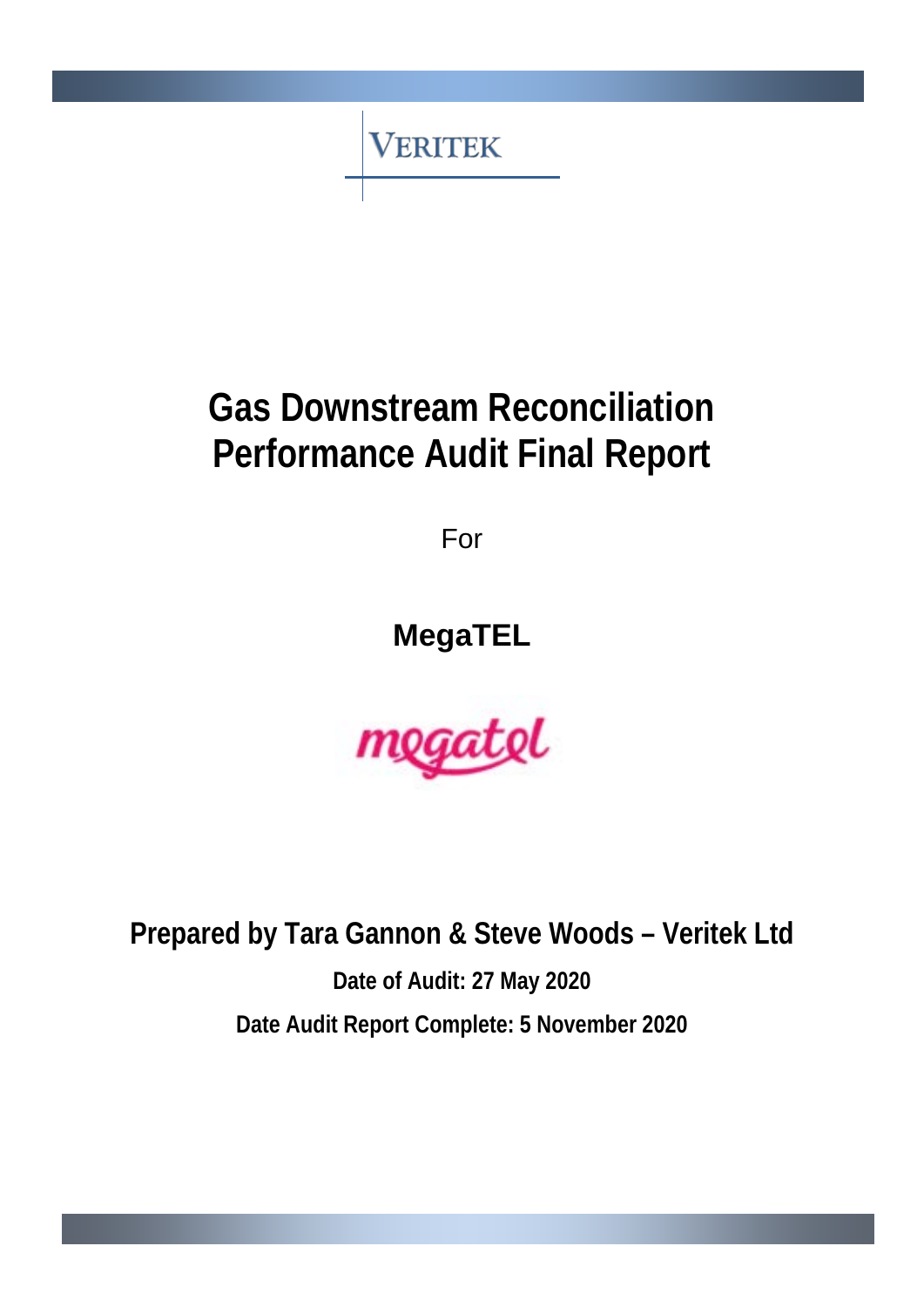### <span id="page-1-0"></span>**Executive Summary**

This Performance Audit was conducted at the request of the Gas Industry Company (GIC) in accordance with Rule 65 of the Gas (Downstream Reconciliation) Rules 2008 effective from 14 September 2015.

The purpose of this audit is to assess the systems, processes and performance of MegaTEL in terms of compliance with these rules. MegaTEL began supplying gas to non-TOU customers from 01/06/2019. Nova Energy holds the ICP information within its Orion system, and completes all reconciliation activities on MegaTEL's behalf. Billing information is generated within Orion and provided to MegaTEL who generate the physical invoices. MegaTEL data and submissions are subject to the same data validation processes as other Nova non-TOU data.

The audit was conducted in accordance with terms of reference prepared by the GIC, and in accordance with the "Guideline note for rules 65 to 75: the commissioning and carrying out of performance audits and event audits, V3.0" which was published by GIC in June 2013.

The summary of report findings in the table below shows that MegaTEL's control environment is "effective" for 17 of the areas evaluated and the other two areas related to TOU ICPs which are not supplied by MegaTEL. There were no areas that were considered "not adequate".

14 of the 17 areas evaluated were found to be compliant. Non conformance is recorded in relation to:

- 1. The GAS070 report selecting data based on the billing period rather than the invoice date.
- 2. Application of conversion factors when calculating historic estimate. Monthly conversion factors are applied to normalised data, instead of applying the conversion factors for the read period, and then profiling consumption between the reconciliation periods. This does not ensure that the conversion factors that applied at the time the gas was consumed are used, and can result conversion factors outside permissible errors, and create differences between the total allocated consumption for a read to read period, and the total consumption for the read to read period.
- 3. Treatment of short gaps in supply, and continuous supply in the GAS080 report.

Alleged breaches have been raised in relation to the first two non conformances. No alleged breach has been raised for the GAS080 issues because the treatment of continuous supply was a technical issue which was resolved during the audit, and I did find any MegaTEL ICPs affected by the short gaps in supply.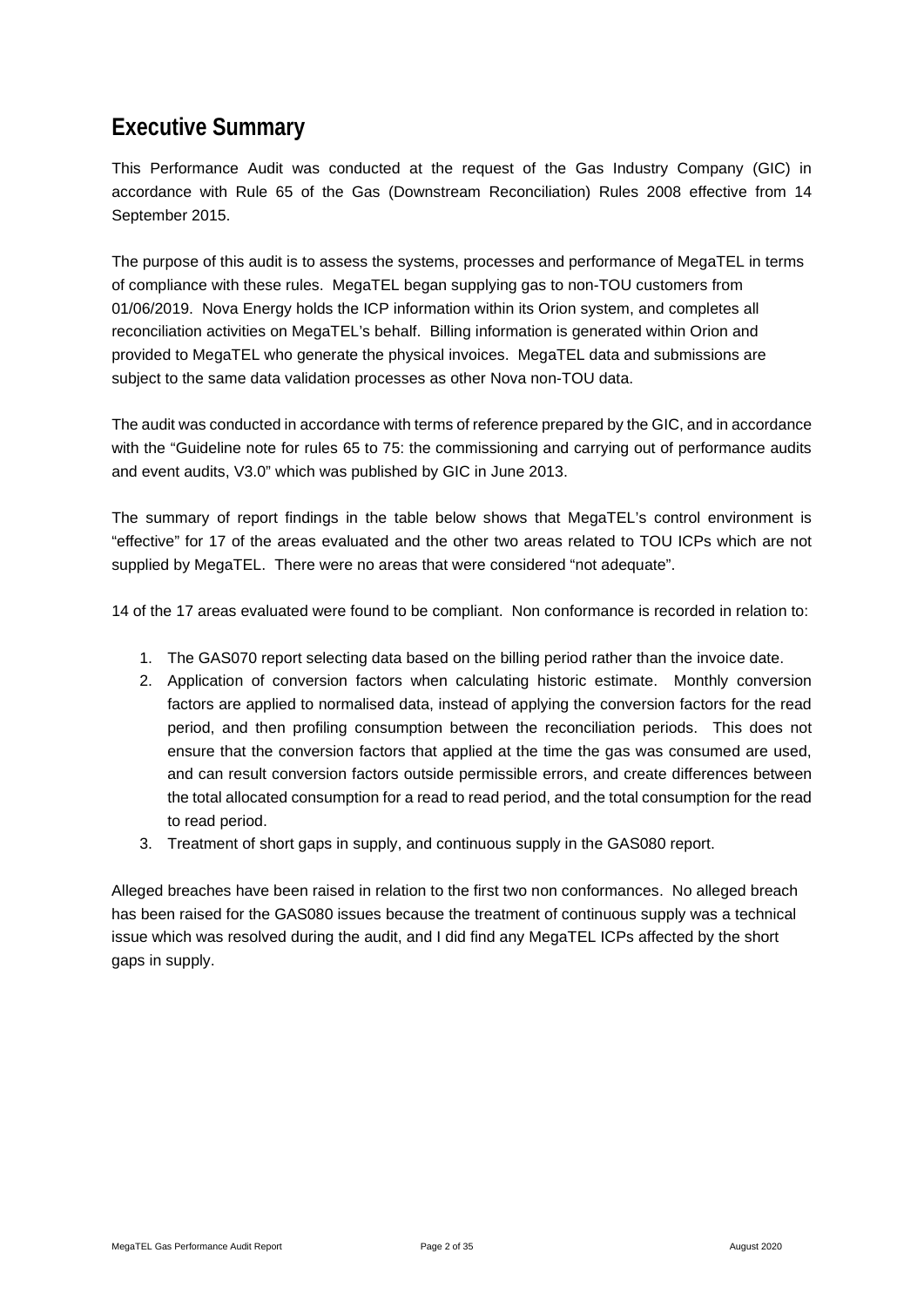# **Summary of Report Findings**

<span id="page-2-0"></span>

| <b>Issue</b>                                       | Section | <b>Control Rating</b><br>(Refer to Appendix 1 for<br>definitions) | Compliance<br>Rating | <b>Comments</b>                                                                                                                                                                                                                                                                                                                                                                                                                       |
|----------------------------------------------------|---------|-------------------------------------------------------------------|----------------------|---------------------------------------------------------------------------------------------------------------------------------------------------------------------------------------------------------------------------------------------------------------------------------------------------------------------------------------------------------------------------------------------------------------------------------------|
| Transmission<br>methodology<br>and<br>audit trails | 1.6     | Effective                                                         | Compliant            | Effective transmission and audit trail processes are in place.                                                                                                                                                                                                                                                                                                                                                                        |
| ICP set up information                             | 2.1     | Effective                                                         | Compliant            | No late updates or inaccurate information was identified. I recommend that network<br>pressures and altitudes should be checked for reasonableness.                                                                                                                                                                                                                                                                                   |
| Metering set up information                        | 2.2     | Effective                                                         | Compliant            | Robust validation processes are in place for all metering fields. I recommend that<br>inconsistencies between register content codes and TOU metering details should be<br>investigated and corrected.                                                                                                                                                                                                                                |
| <b>Billing factors</b>                             | 2.3     | Effective                                                         | Compliant            | Up to 31/12/19 Nova calculated and applied ground temperatures based on NIWA's 30<br>year monthly averages. Nova used regression analysis to estimate the monthly ground<br>temperature based on the relationship between air and ground temperature in other<br>regions. From 01/01/2020 Nova has applied the ground temperatures published on the<br>GIC's website for all allocated gas gates The Joule-Thomson effect is applied. |
| Archiving of reading data                          | 3.1     | Effective                                                         | Compliant            | Effective practices are in place for archiving of register reading data.                                                                                                                                                                                                                                                                                                                                                              |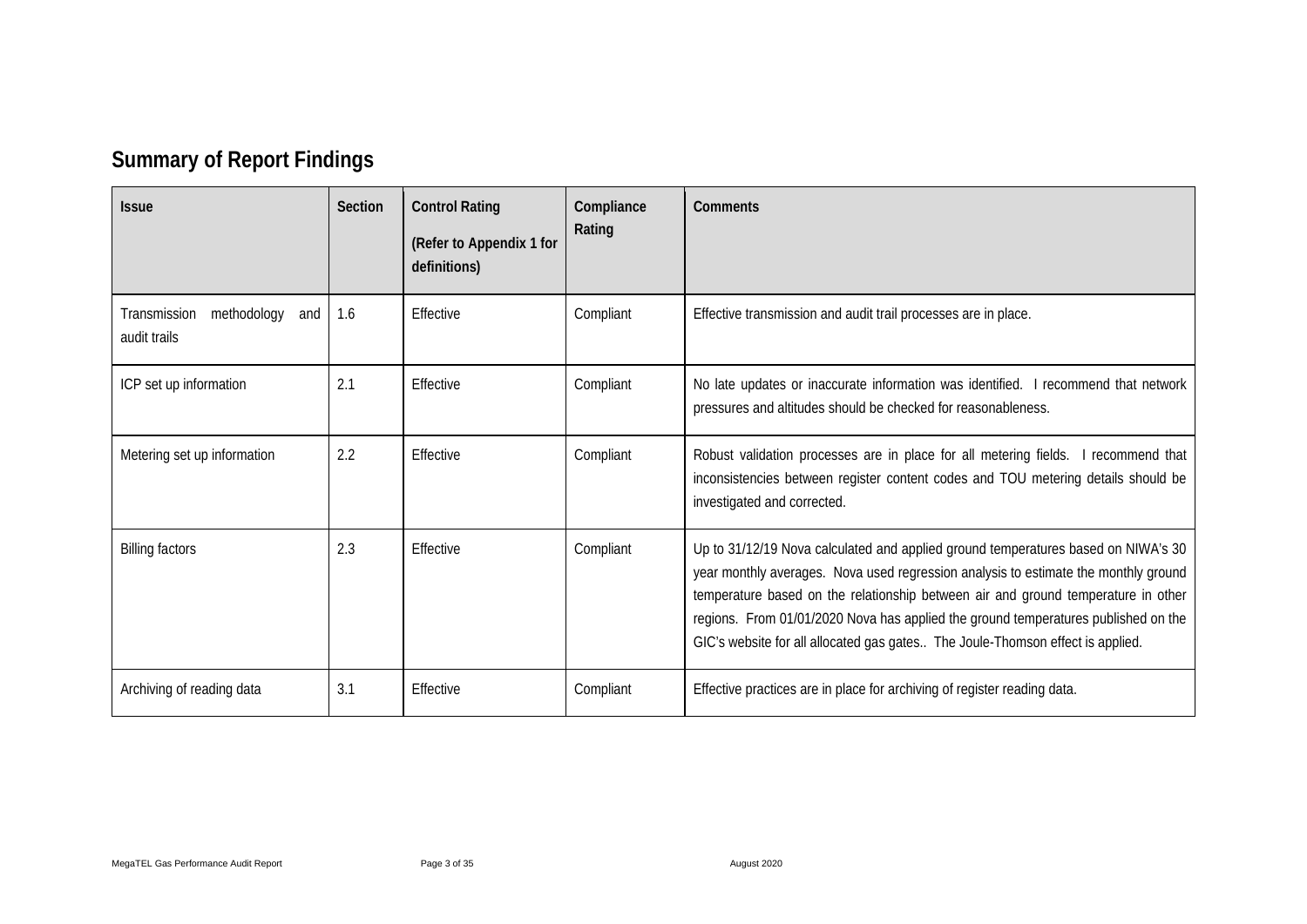| <b>Issue</b>                     | Section | <b>Control Rating</b><br>(Refer to Appendix 1 for<br>definitions) | Compliance<br>Rating | <b>Comments</b>                                                                                                                                                                                                                                                                                                                                                                                                                                                                                                                                                                                                                                                                 |
|----------------------------------|---------|-------------------------------------------------------------------|----------------------|---------------------------------------------------------------------------------------------------------------------------------------------------------------------------------------------------------------------------------------------------------------------------------------------------------------------------------------------------------------------------------------------------------------------------------------------------------------------------------------------------------------------------------------------------------------------------------------------------------------------------------------------------------------------------------|
| Meter interrogation requirements | 3.2     | Effective                                                         | Compliant            | Processes are in place to identify ICPs with potentially incorrect allocation groups, and<br>process corrections as needed.<br>When establishing continuous supply dates, the GAS080 report considered periods of<br>supply by any of Nova's participant codes rather than only the code the report was being<br>generated for. The report was corrected during the audit, and due to the technical nature<br>of the non conformance no alleged breach is raised.<br>No ICPs have TOU metering installed, or use over 10,000 GJ pa. All ICPs had a value<br>recorded in their allocation group on the registry which was consistent with the metering<br>type and profile code. |
| Meter reading requirements       | 3.3     | Effective                                                         | Non compliant        | Meter reading attainment processes are robust.<br>I recommend that all gaps in supply are identified by the GAS080 report and correctly<br>reported. Currently, where a gap in supply occurs but is less than a whole calendar<br>month, the ICP is treated as if it has been continuously supplied.                                                                                                                                                                                                                                                                                                                                                                            |
| Non-TOU validation               | 3.4     | Effective                                                         | Compliant            | A robust validation process is in place before and after invoicing.                                                                                                                                                                                                                                                                                                                                                                                                                                                                                                                                                                                                             |
| Non-TOU error correction         | 3.5     | Effective                                                         | Compliant            | Effective correction processes are in place, and no corrections occurred during the audit<br>period.                                                                                                                                                                                                                                                                                                                                                                                                                                                                                                                                                                            |
| <b>TOU</b> validation            | 3.6     | Not applicable                                                    | Not applicable       | No TOU ICPs are supplied.                                                                                                                                                                                                                                                                                                                                                                                                                                                                                                                                                                                                                                                       |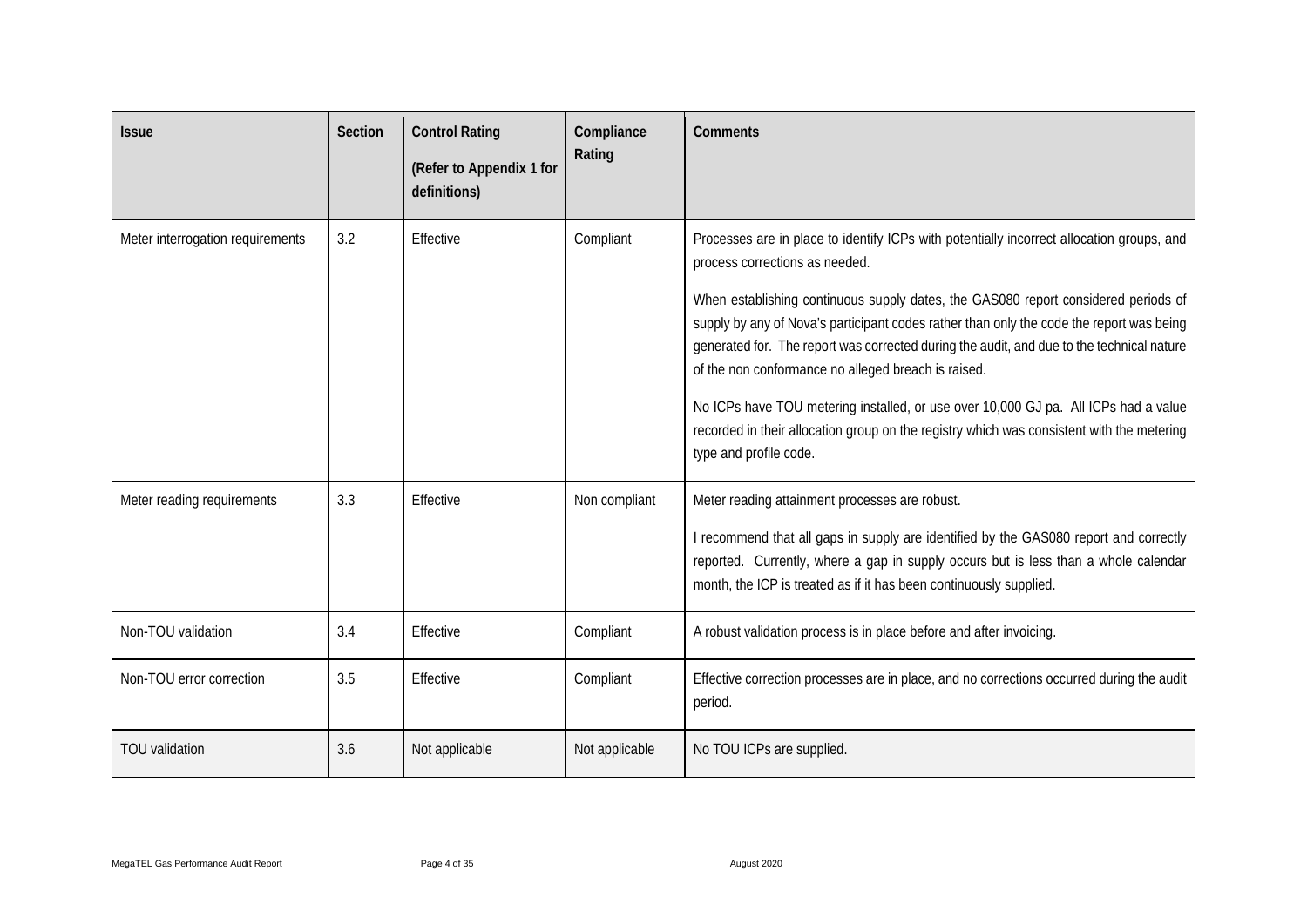| <b>Issue</b>                                     | Section | <b>Control Rating</b><br>(Refer to Appendix 1 for<br>definitions) | Compliance<br>Rating | <b>Comments</b>                                                                                                                                                                                                                                                                                                                                                                                                                                                                                                                                                                                                      |  |
|--------------------------------------------------|---------|-------------------------------------------------------------------|----------------------|----------------------------------------------------------------------------------------------------------------------------------------------------------------------------------------------------------------------------------------------------------------------------------------------------------------------------------------------------------------------------------------------------------------------------------------------------------------------------------------------------------------------------------------------------------------------------------------------------------------------|--|
| Energy consumption calculation                   | 4       | Effective                                                         | Compliant            | The process to convert consumption to energy is compliant for non-TOU ICPs.                                                                                                                                                                                                                                                                                                                                                                                                                                                                                                                                          |  |
| TOU estimation and correction                    | 5.1     | Not applicable                                                    | Not applicable       | No TOU ICPs are supplied.                                                                                                                                                                                                                                                                                                                                                                                                                                                                                                                                                                                            |  |
| Provision of retailer consumption<br>information | 5.2     | Effective                                                         | Compliant            | The process for preparing consumption information files is compliant.                                                                                                                                                                                                                                                                                                                                                                                                                                                                                                                                                |  |
| Initial submission accuracy                      | 5.3     | Effective                                                         | Compliant            | Nova uses historic seasonal adjustment daily shape values to improve the accuracy of<br>forward estimates.                                                                                                                                                                                                                                                                                                                                                                                                                                                                                                           |  |
| Forward estimates                                | 5.4     | Effective                                                         | Compliant            | Nova uses historic seasonal adjustment daily shape values to improve the accuracy of<br>forward estimates.                                                                                                                                                                                                                                                                                                                                                                                                                                                                                                           |  |
| Historic estimates                               | 5.5     | Effective                                                         | Not compliant        | Compliance was achieved for all of the scenarios provided during the audit.<br>Nova applies monthly conversion factors to normalised data, instead of applying the<br>conversion factors for the read period, and then profiling consumption between the<br>reconciliation periods. This does not ensure that the conversion factors that applied at<br>the time the gas was consumed are used, and can result conversion factors outside<br>permissible errors, and create differences between the total allocated consumption for a<br>read to read period, and the total consumption for the read to read period. |  |
| Proportion of HE                                 | 5.6     | Effective                                                         | Compliant            | Reporting has been provided as required.                                                                                                                                                                                                                                                                                                                                                                                                                                                                                                                                                                             |  |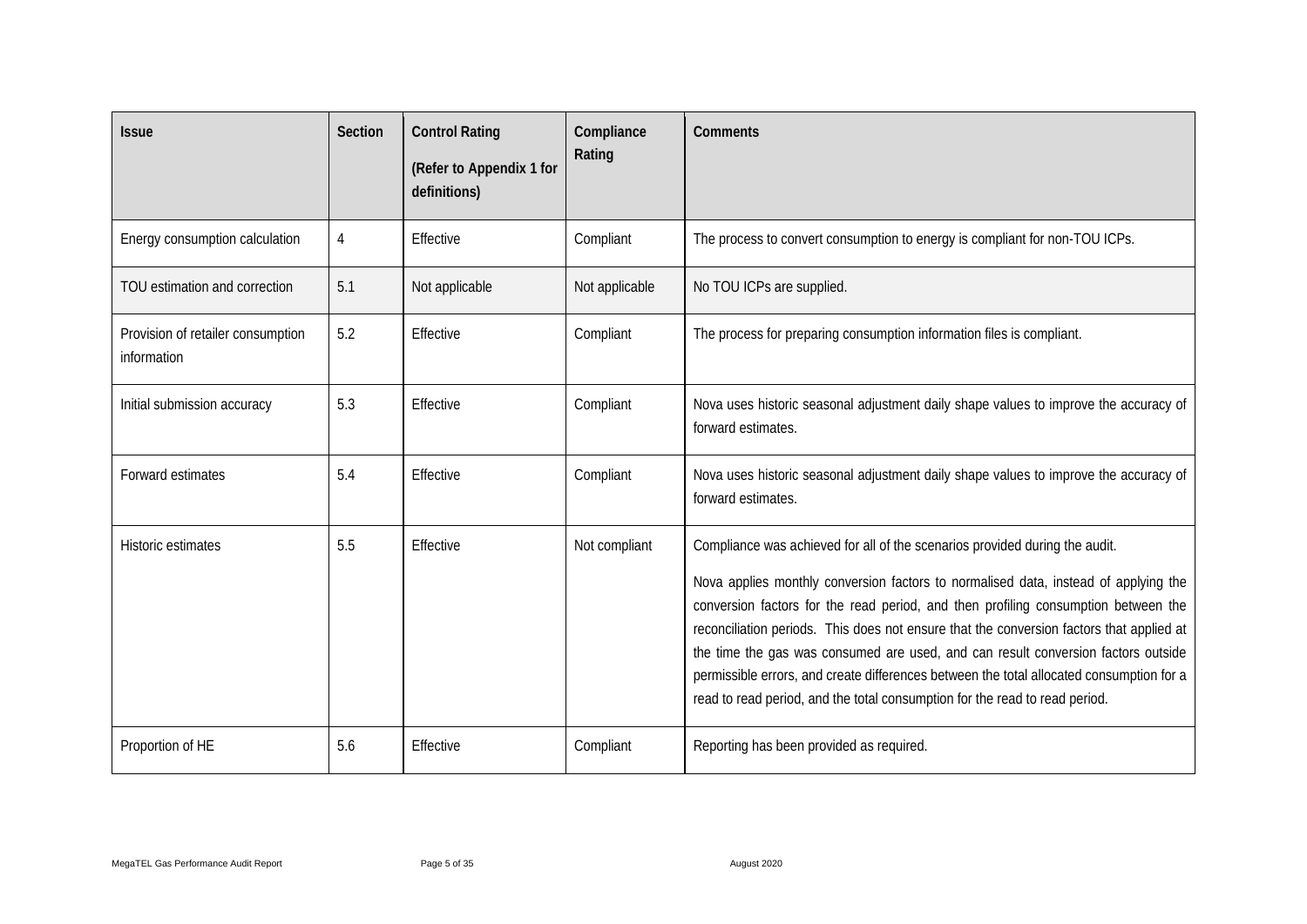| <b>Issue</b>                     | <b>Section</b> | <b>Control Rating</b><br>(Refer to Appendix 1 for<br>definitions) | Compliance<br>Rating | Comments                                                                                                                                                                                                                                                                                                   |
|----------------------------------|----------------|-------------------------------------------------------------------|----------------------|------------------------------------------------------------------------------------------------------------------------------------------------------------------------------------------------------------------------------------------------------------------------------------------------------------|
| Billed vs consumption comparison | 5.7            | Adequate                                                          | Not compliant        | The relationship between billed and submitted data appears reasonable, and the<br>differences are explainable.<br>The GAS070 report should reflect the quantities in GJ billed in the previous invoice<br>month. Invoices are selected for inclusion based on the billing period, not the invoice<br>date. |
| <b>Gas Trading Notifications</b> | 5.8            | Effective                                                         | Compliant            | Processes are in place to ensure that trading notifications are issued where required.                                                                                                                                                                                                                     |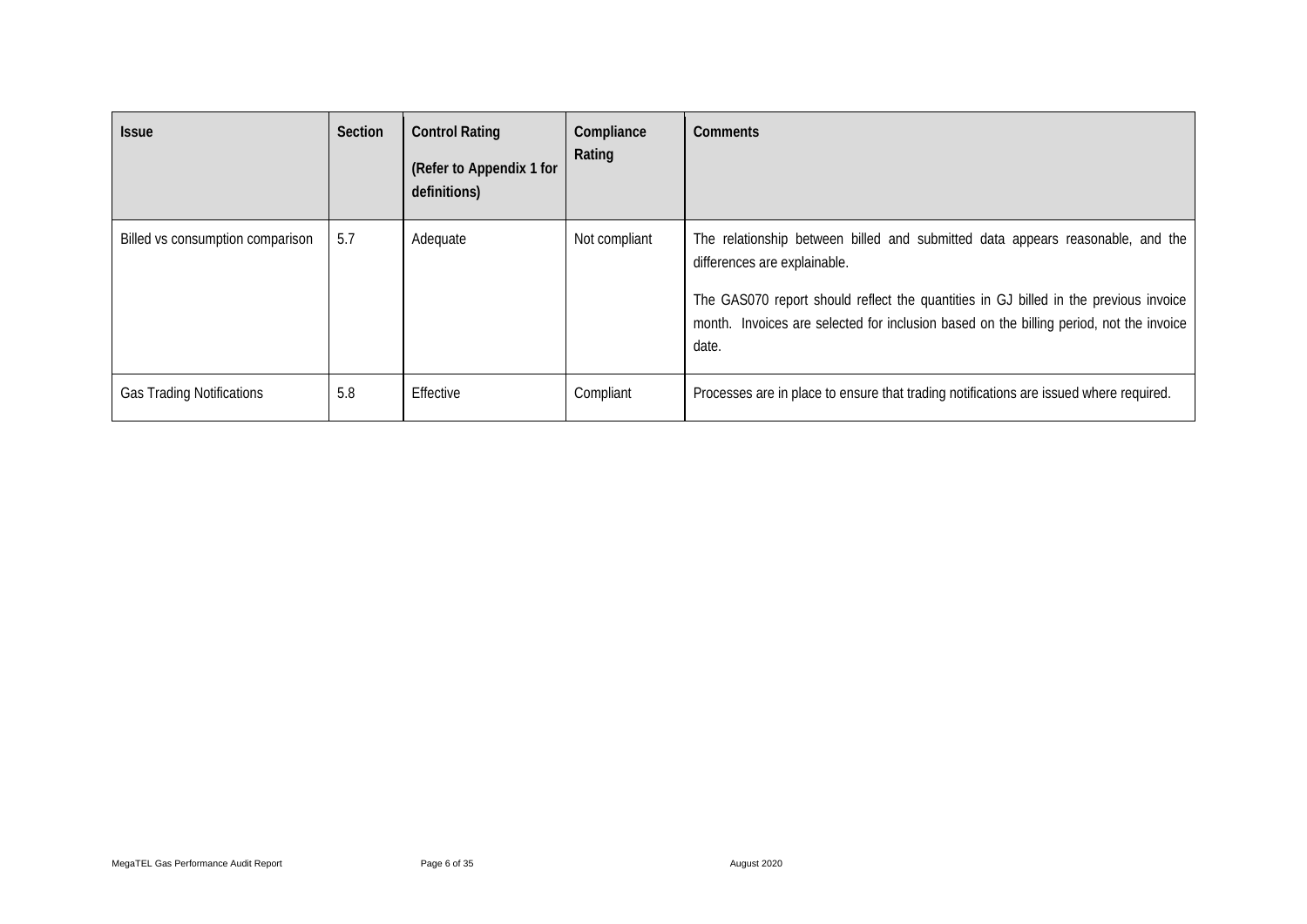# <span id="page-6-0"></span>**Persons Involved in This Audit**

Auditors:

Tara Gannon **Veritek Limited**

Steve Woods **Veritek Limited**

Nova personnel assisting in this audit were:

| Name            | <b>Title</b>                            |
|-----------------|-----------------------------------------|
| Natasha Dauphin | Retail Operations Manager, Nova Energy  |
| Neill Deppe     | Team Leader Reconciliation, Nova Energy |
| Somesh Pattekar | Energy Analyst, Nova Energy             |
| Vibhu Sharma    | Energy Analyst, Nova Energy             |
| Ria Na          | Operations Manager, MegaTEL             |

Service providers assisting with processes within the audit scope:

| Company                                    | <b>Processes</b>                     |
|--------------------------------------------|--------------------------------------|
| <b>Meter Reading Services</b>              | Gathering and storing raw meter data |
| Wells Instrument & Electrical Services Ltd | Gathering and storing raw meter data |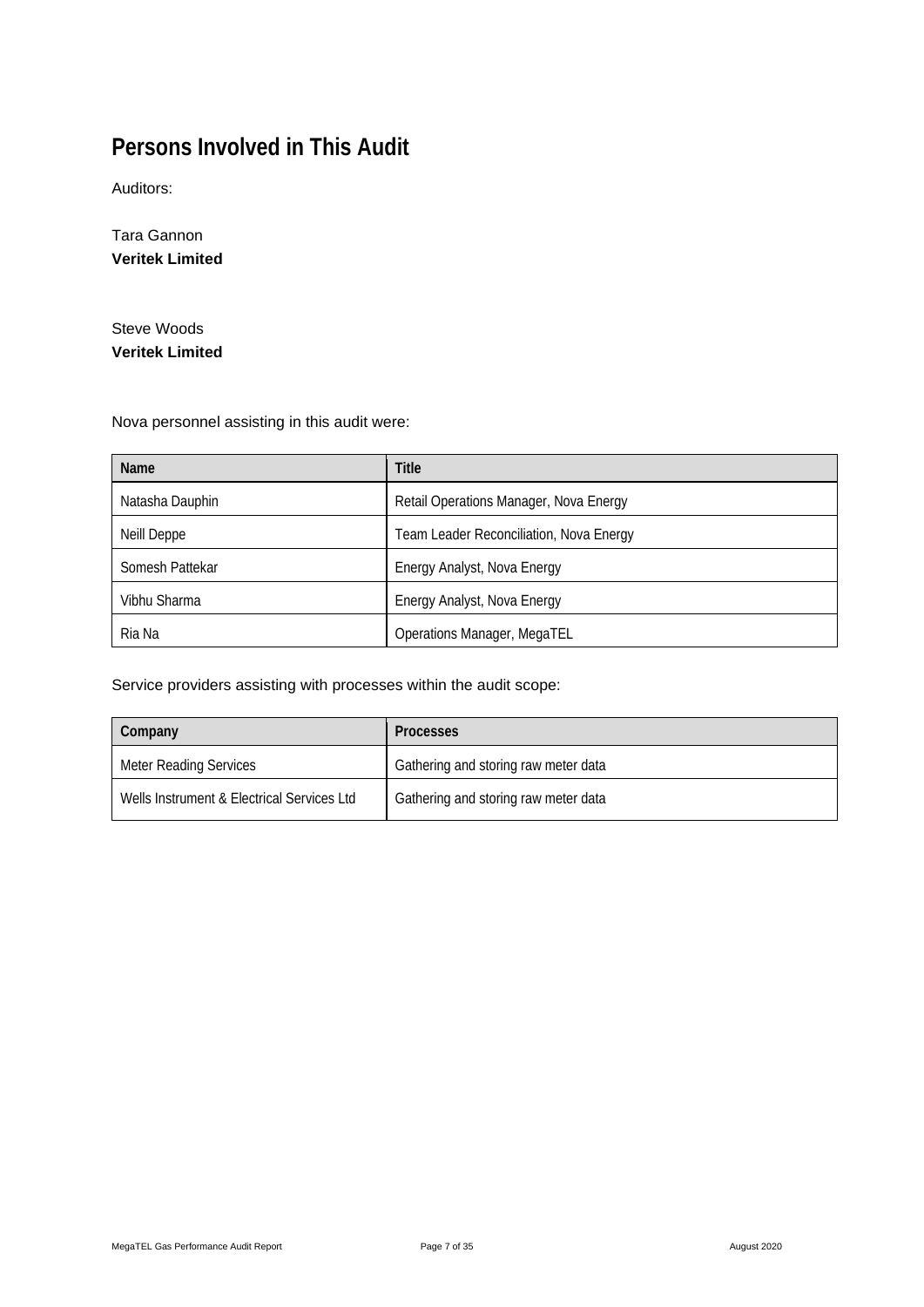# <span id="page-7-0"></span>**Contents**

|          | <b>Executive Summary</b>                                                         | $\overline{2}$ |
|----------|----------------------------------------------------------------------------------|----------------|
|          | <b>Summary of Report Findings</b>                                                | 3              |
|          | Persons Involved in This Audit                                                   | $\overline{7}$ |
| Contents |                                                                                  | 8              |
| 1.       | Pre-Audit and Operational Infrastructure Information                             | 10             |
| 1.1      | Scope of Audit                                                                   | 10             |
| 1.2      | Audit Approach                                                                   | 11             |
| 1.3      | General Compliance                                                               | 12             |
|          | 1.3.1 Summary of Previous Audit                                                  | 12             |
|          | 1.3.2 Breach Allegations                                                         | 12             |
| 1.4      | Provision of Information to the Auditor (Rule 69)                                | 12             |
| 1.5      | <b>Draft Audit Report Comments</b>                                               | 12             |
| 1.6      | Transmission Methodology and Audit Trails (Rule 28.4.1)                          | 13             |
| 2.       | Set-up and Maintenance of Information in Systems (Rule 28.2)                     | 14             |
| 2.1      | ICP Set Up Information                                                           | 14             |
|          | 2.1.1 New Connections Process                                                    | 14             |
|          | 2.1.2 Altitude Information                                                       | 15             |
| 2.2      | Metering Set-up Information                                                      | 17             |
| 2.3      | <b>Billing Factors</b>                                                           | 18             |
|          | Temperature Information<br>2.3.1                                                 | 18             |
|          | 2.3.2 Calorific Values                                                           | 19             |
| 3.       | <b>Meter Reading and Validation</b>                                              | 20             |
| 3.1      | Archiving of Register Reading Data (Rule 28.4.2)                                 | 20             |
| 3.2      | Retailer to Ensure Certain Metering Interrogation Requirements are Met (Rule 29) | 20             |
| 3.3      | Meter Reading Requirements (Rules 29.4.3, 29.5 & 40.2)                           | 20             |
| 3.4      | Non-TOU Validation                                                               | 22             |
| 3.5      | Non-TOU Error Correction                                                         | 23             |
| 3.6      | <b>TOU Validation</b>                                                            | 24             |
| 4.       | <b>Energy Consumption Calculation (Rule 28.2)</b>                                | 25             |
| 5.       | <b>Estimation and Submission Information</b>                                     | 26             |
| 5.1      | TOU Estimation and Correction (Rule 30.3)                                        | 26             |
| 5.2      | Provision of Retailer Consumption Information (Rules 30 to 33)                   | 26             |
| 5.3      | Initial Submission Accuracy (Rule 37.2)                                          | 27             |
| 5.4      | Forward Estimates (Rules 34 & 36)                                                | 27             |
| 5.5      | Historic Estimates (Rules 34 & 35)                                               | 27             |
| 5.6      | Proportion of Historic Estimates (Rule 40.1)                                     | 29             |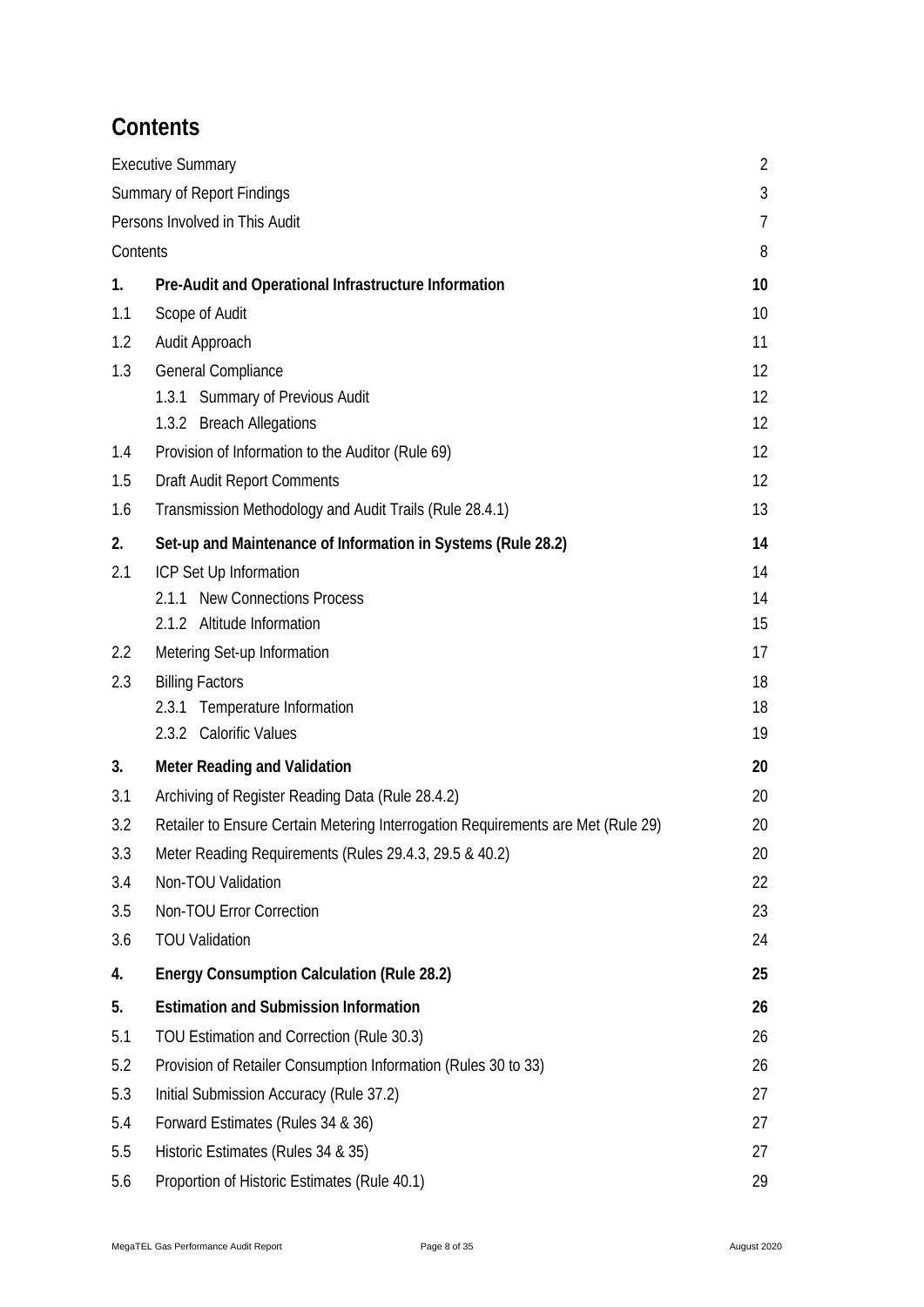| 5.7                                            | Billed vs Consumption Comparison (Rule 52) | 29 |
|------------------------------------------------|--------------------------------------------|----|
| 5.8                                            | Gas Trading Notifications (Rule 39)        | 32 |
| 6.                                             | Recommendations                            | 33 |
| <b>Appendix 1 – Control Rating Definitions</b> |                                            | 34 |
|                                                | Appendix 2 - MegaTEL Comments              | 35 |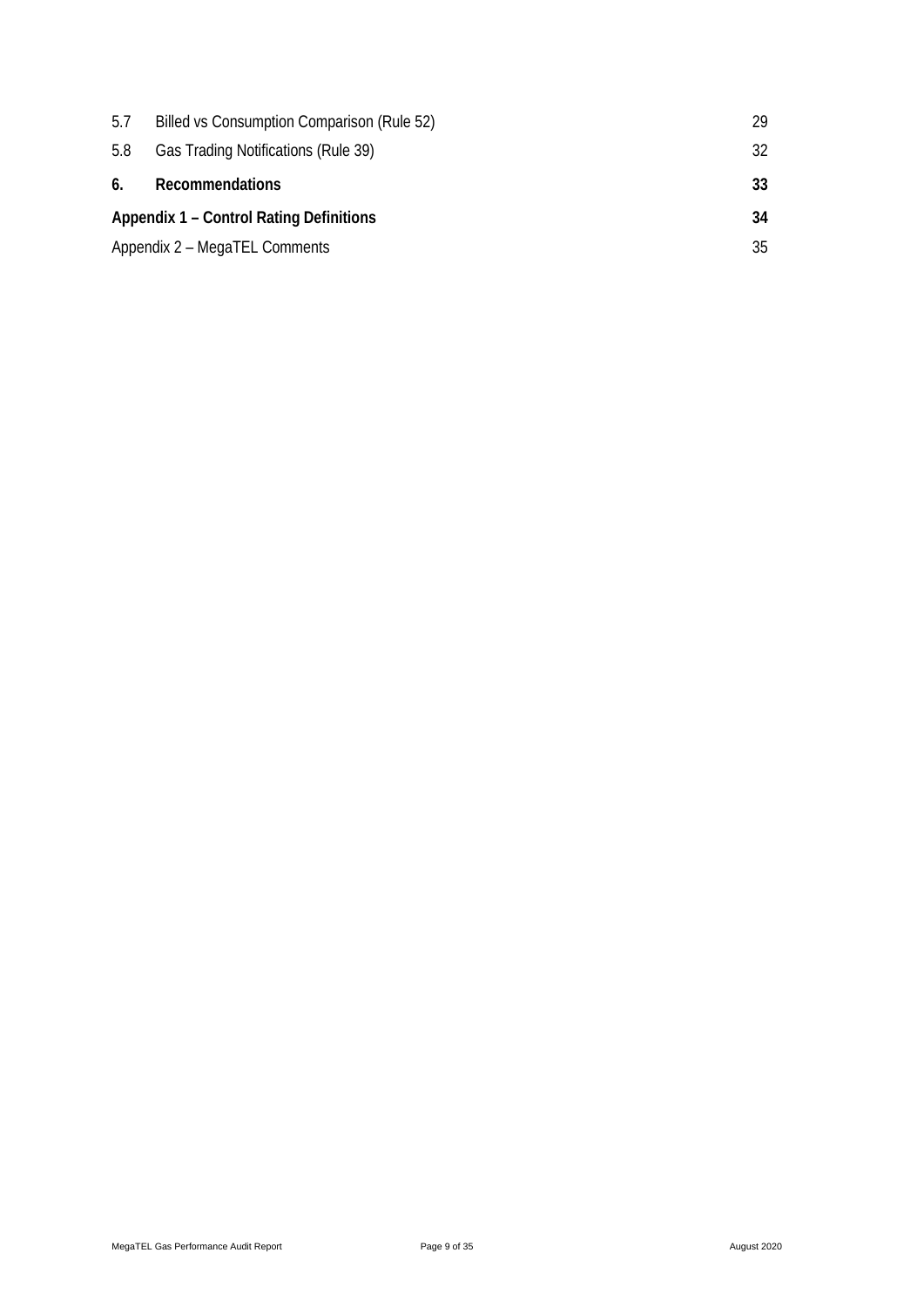### <span id="page-9-0"></span>**1. Pre-Audit and Operational Infrastructure Information**

#### <span id="page-9-1"></span>**1.1 Scope of Audit**

This Performance Audit was conducted at the request of the Gas Industry Company (GIC) in accordance with Rule 65 of the Gas (Downstream Reconciliation) Rules 2008 effective from 14 September 2015. Rule 65 is inserted below:

- 65. Industry body to commission performance audits
	- 65.1 The industry body must arrange at regular intervals performance audits of the allocation agent and allocation participants.
	- 65.2 The purpose of a performance audit under this rule is to assess in relation to the allocation agent or an allocation participant, as the case may be, -
		- 65.2.1 The performance of the allocation agent or that allocation participant in terms of compliance with these rules; and
		- 65.2.2 The systems and processes of the allocation agent or that allocation participant that have been put in place to enable compliance with these rules.

The audit was conducted in accordance with terms of reference prepared by the GIC, and in accordance with the "Guideline note for rules 65 to 75 and 80: the commissioning and carrying out of performance audits and event audits, V3.0" which was published by GIC in June 2013.

The audit was completed via video conference on 27/05/20, 28/05/20 and 29/09/20, and by a site visit to the Auckland office on 30/06/20 and 01/07/20.

The scope of the audit includes "downstream reconciliation" only, as shown in the diagram below. Switching, metering ownership and data collection functions are not within the audit scope.

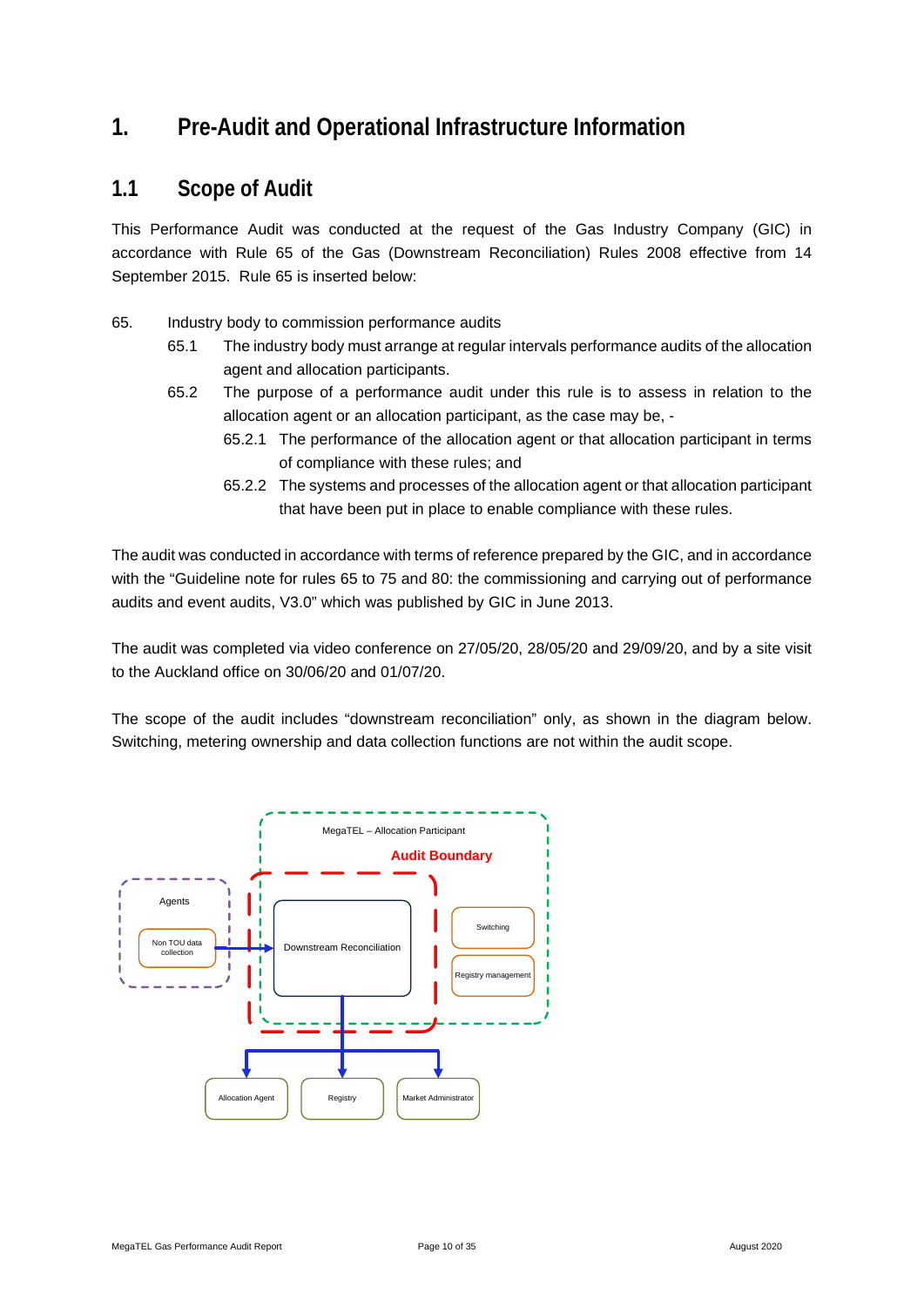### <span id="page-10-0"></span>**1.2 Audit Approach**

As mentioned in **section 1.1** the purpose of this audit is to assess the performance of MegaTEL in terms of compliance with the rules, and the systems and processes that have been put in place to enable compliance with the rules.

This audit has examined the effectiveness of the controls MegaTEL has in place to achieve compliance, and where it has been considered appropriate, sampling has been undertaken to determine compliance.

Where sampling has occurred, this has been conducted using the Auditing Standard 506 (AS-506) which was published by the Institute of Chartered Accountants of New Zealand. I have used my professional judgement to determine the audit method and to select sample sizes, with an objective of ensuring that the results are statistically significant.<sup>[1](#page-10-1)</sup>

Where calculations are performed by MegaTEL's systems, the algorithm has been checked by using one or two examples as a "sample". Multiple examples are not required because they will not introduce any different variables.

Where compliance is reliant on manual processes, manual data entry for example, the sample size has been increased to a magnitude that, in my judgement, ensures the result has statistical significance.

Where errors have been found or processes found not to be compliant the materiality of the error or non conformance has been evaluated.

<span id="page-10-1"></span><sup>1</sup> In statistics, a result is considered statistically significant if it is unlikely to have occurred by chance. (Wikipedia)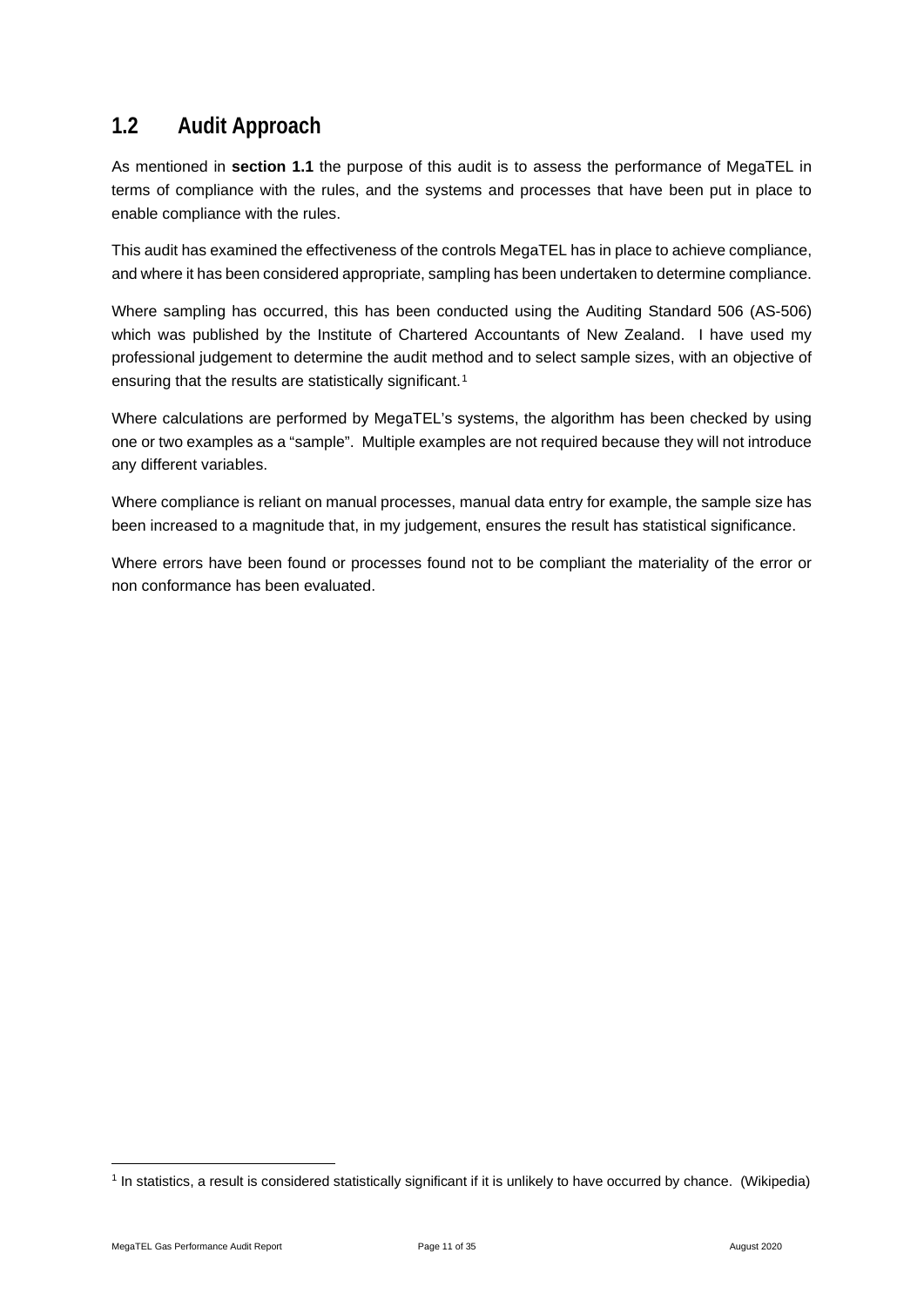#### <span id="page-11-0"></span>**1.3 General Compliance**

#### <span id="page-11-1"></span>**1.3.1 Summary of Previous Audit**

This is the first gas performance audit for MegaTEL.

#### <span id="page-11-2"></span>**1.3.2 Breach Allegations**

MegaTEL has had no alleged breaches relevant to the scope of this audit recorded by the market administrator.

As noted in the Summary of Report Findings, this audit recorded non conformance in three sections and two alleged breaches as shown in the table below.

| <b>Breach Allegation</b>                                                                                                                                                                                                                                                                                                                                                                                                                                                                                                                    | Rule   | Section in this report |
|---------------------------------------------------------------------------------------------------------------------------------------------------------------------------------------------------------------------------------------------------------------------------------------------------------------------------------------------------------------------------------------------------------------------------------------------------------------------------------------------------------------------------------------------|--------|------------------------|
| The GAS070 report should reflect the quantities in GJ billed in the<br>previous invoice month. Invoices are selected for inclusion based<br>on the billing period, not the invoice date.                                                                                                                                                                                                                                                                                                                                                    | 52.2.1 | 5.7                    |
| Nova applies monthly conversion factors to normalised data,<br>instead of applying the conversion factors for the read period, and<br>then profiling consumption between the reconciliation periods. This<br>does not ensure that the conversion factors that applied at the time<br>the gas was consumed are used, and can result conversion factors<br>outside permissible errors, and create differences between the total<br>allocated consumption for a read to read period, and the total<br>consumption for the read to read period. | 35     | 5.5                    |

A breach is not alleged for the non conformance relating to the GAS080 report because it was a technical breach and corrected during the audit.

#### <span id="page-11-3"></span>**1.4 Provision of Information to the Auditor (Rule 69)**

In conducting this audit, the auditor may request any information from MegaTEL, the allocation agent and any allocation participant. Information was provided by MegaTEL and Nova in a timely manner in accordance with this rule.

# <span id="page-11-4"></span>**1.5 Draft Audit Report Comments**

A draft audit report was provided to the industry body (GIC), the allocation agent, and allocation participants that I considered had an interest in the report. In accordance with rule 70.3 of the 2015 Amendment Version of the Gas (Downstream Reconciliation) Rules 2008, those parties were given an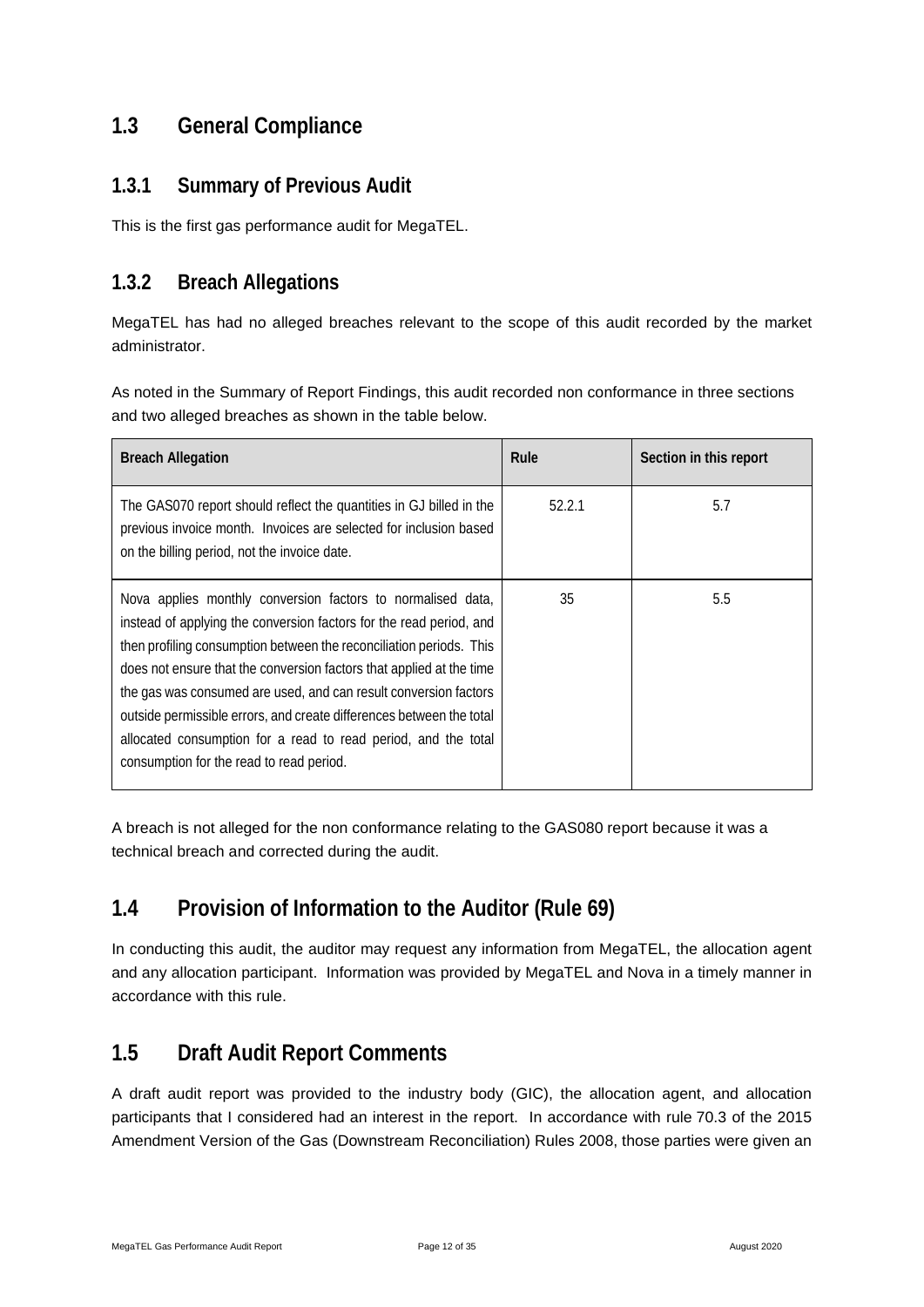opportunity to comment on the draft audit report and indicate whether they would like their comments attached as an appendix to the final audit report. The following responses were received:

| Party   | Response | Comments provided | Attached to report |
|---------|----------|-------------------|--------------------|
| Megatel | Yes      | Yes               | Yes                |

No changes were made to the report. Megatel's comments are included in each section where nonconformance is recorded.

#### <span id="page-12-0"></span>**1.6 Transmission Methodology and Audit Trails (Rule 28.4.1)**

The audit trail was evaluated for all data gathering, validation and processing functions. This rule requires that "The consumption information supplied to the allocation agent in accordance with rules 29 to 40 is transferred in such a manner that it cannot be altered without leaving a detailed audit trail..."

MegaTEL's GAS040 reports are created and submitted by Nova. A sample of GAS040 reports submitted on the Allocation Portal were checked against the original reports on Nova's network. This check confirmed that the original files were still available, and that they had not been edited after the submission date and time.

Audit trails are created in Orion when data used to create the GAS040 reports is changed.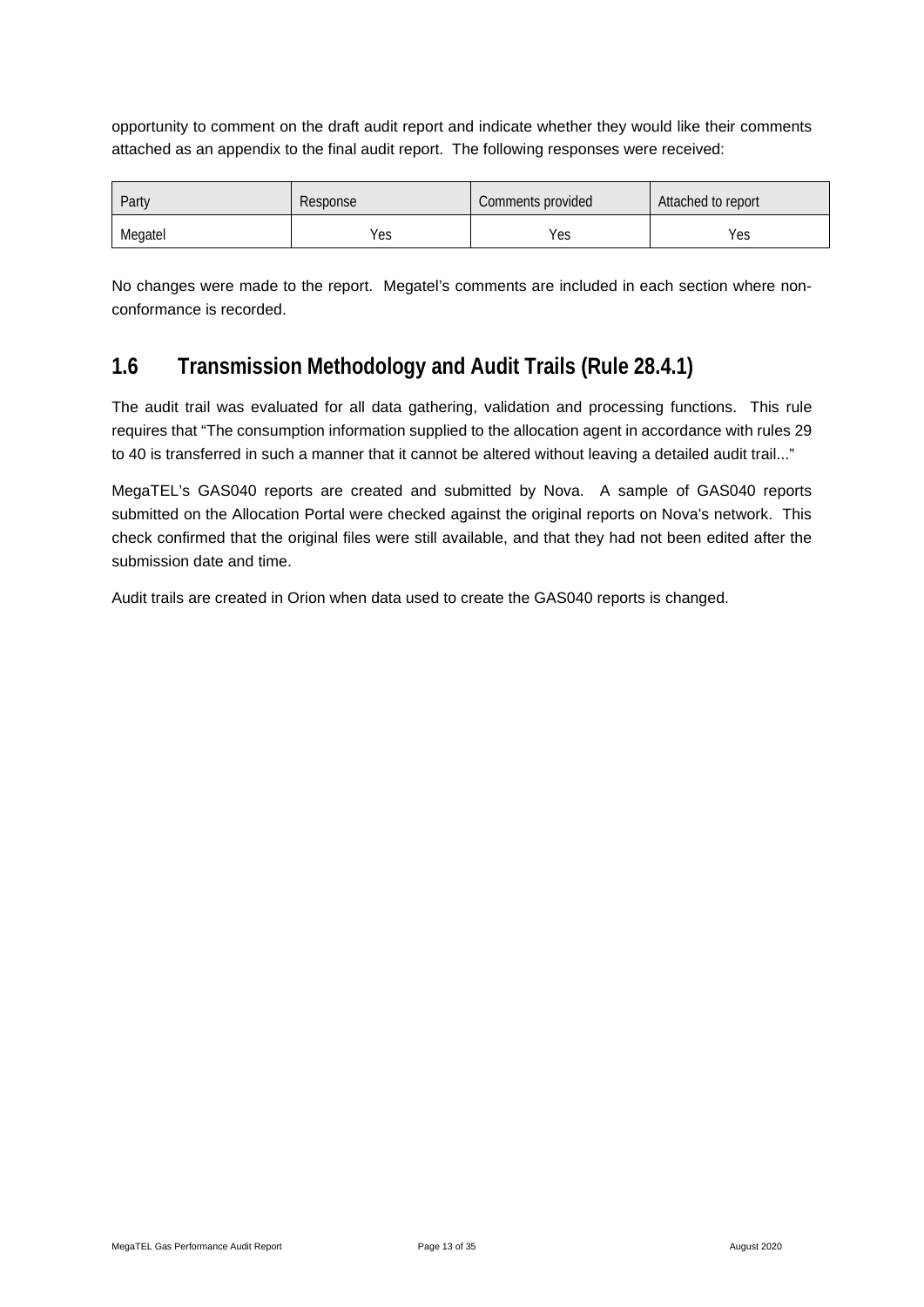# <span id="page-13-0"></span>**2. Set-up and Maintenance of Information in Systems (Rule 28.2)**

Every retailer must ensure the conversion of measured volume to volume at standard conditions and the conversion of volume at standard conditions to energy complies with NZS 5259:2015, for metering equipment installed at each consumer installation, for which the retailer is the responsible retailer.

Compliance with this rule has been examined in relation to the set-up of ICP, metering and billing information. I have also considered the Gas (Downstream Reconciliation) Rules 2008 Billing factors guideline note v1.0 (Billing Factors Guideline) published by GIC on 30/11/2015 when examining the set up and maintenance of information.

#### <span id="page-13-1"></span>**2.1 ICP Set Up Information**

#### <span id="page-13-2"></span>**2.1.1 New Connections Process**

The process was examined for the connection and activation of new ICPs.

New connections are managed via the networks' portals. Progress notifications are automatically generated, and the relevant details are manually loaded into IP BMS (MegaTEL's database) and into Orion.

There was only one new connection during the audit period, and it was claimed within two business days. There are no ICPs at "Ready" where MegaTEL is the proposed retailer.

Nova validates MegaTEL's data, and identifies and resolves metering, altitude, and status discrepancies daily. I checked the discrepancy reports for 27/03/20, specifically those where errors could lead to incorrect submission of consumption information to the allocation agent. The validation process compares Orion data to registry data for all relevant fields, including:

- meter number.
- meter owner.
- meter pressure,
- meter digits,
- multiplier.
- register content code/TOU metering,
- ICP status, and
- altitude.

No discrepancies were identified for MegaTEL data, and no ICPs with an ACTC ICP status code had metering indicated to be removed on the registry.

There is no specific check to identify ICPs where the network pressure is lower than the meter pressure, but no anomalies were identified during the audit.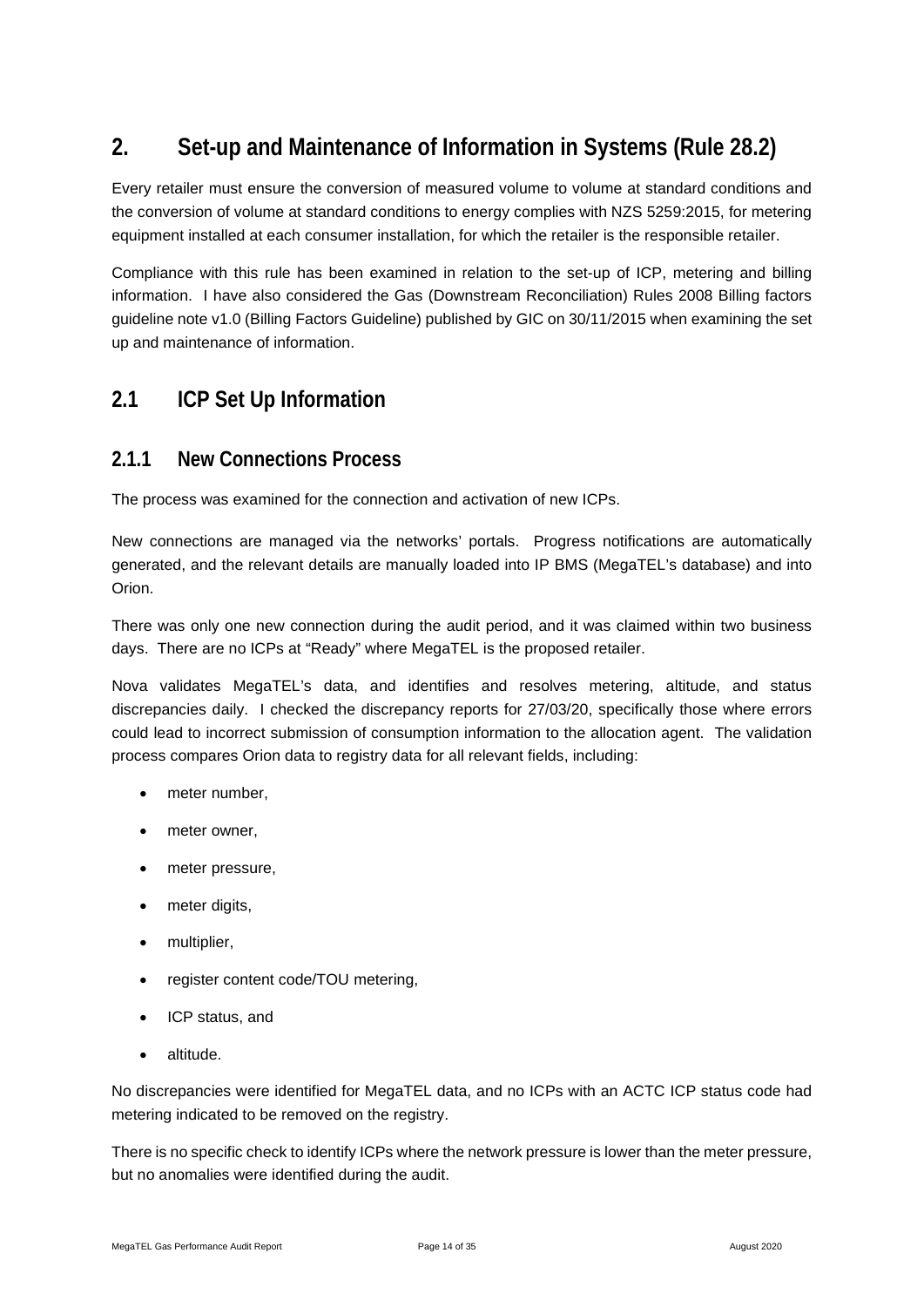| Recommendation                                                                                                              | Audited party comment                        |  |
|-----------------------------------------------------------------------------------------------------------------------------|----------------------------------------------|--|
| Identify any ICPs where the network pressure is less than the meter<br>pressure to confirm whether both values are correct. | Response: Acknowledge                        |  |
|                                                                                                                             | Comments:                                    |  |
|                                                                                                                             | Nova have reporting in place that identifies |  |
|                                                                                                                             | network v meter pressure misalignments       |  |
|                                                                                                                             | Data integrity reporting will be improved    |  |
|                                                                                                                             | and implemented September 2020               |  |

Aggregation factors (including gas gates) are checked against registry information prior to each submission. The pre submission checks are discussed further in **section 5.2**.

#### <span id="page-14-0"></span>**2.1.2 Altitude Information**

It is a distributor's responsibility to populate the registry with correct altitude information to support compliance with NZS 5259:2015, and it is a retailer responsibility to comply with NZS 5259:2015 for the conversion of volume to energy.

NZS 5259:2015, which was published in November 2015, contains the following requirements regarding the way that altitude information should be managed.

- 1. The maximum permissible error is  $\pm$  1.0% where the meter pressure is less than or equal to 100kPa, and ±0.5% where the meter pressure is greater than 100kPa.
- 2. The following note is also included "Altitude should be determined within 10m where practicable."

A random sample of non-TOU ACTC or ACTV ICPs per distributor from the registry list as at 14/04/20 were checked against "google earth" data. The sample was selected by choosing all ICPs with altitudes under 11m and all ICPs with altitudes over 100m, then choosing a sample of ICPs with altitudes between 11m and 100m to make up a sample of 25 (or all) ICPs for each distributor. The "google earth" data is based on the "Shuttle Radar Topography Mission" (SRTM) results and a number of recent studies indicate an accuracy of  $\pm$  10m for altitude. An evaluation against this data is considered an appropriate test for "reasonableness". Altitude figures that are within approximately 90m of the actual altitude will ensure an accuracy of  $\pm$  1.0%.

Point 2 above recommends altitude figures are determined to within 10m where practicable. An evaluation of altitude data on the registry was conducted to check whether this recommendation had been met. As noted above, the margin of error of the "google earth" data appears to be approximately  $± 10$ m, therefore, to allow for this margin, I have checked that the registry data is within 20m of "google" earth" data.

As shown in the table below the altitude data on the registry for non-TOU ICPs appears to be very accurate in most areas.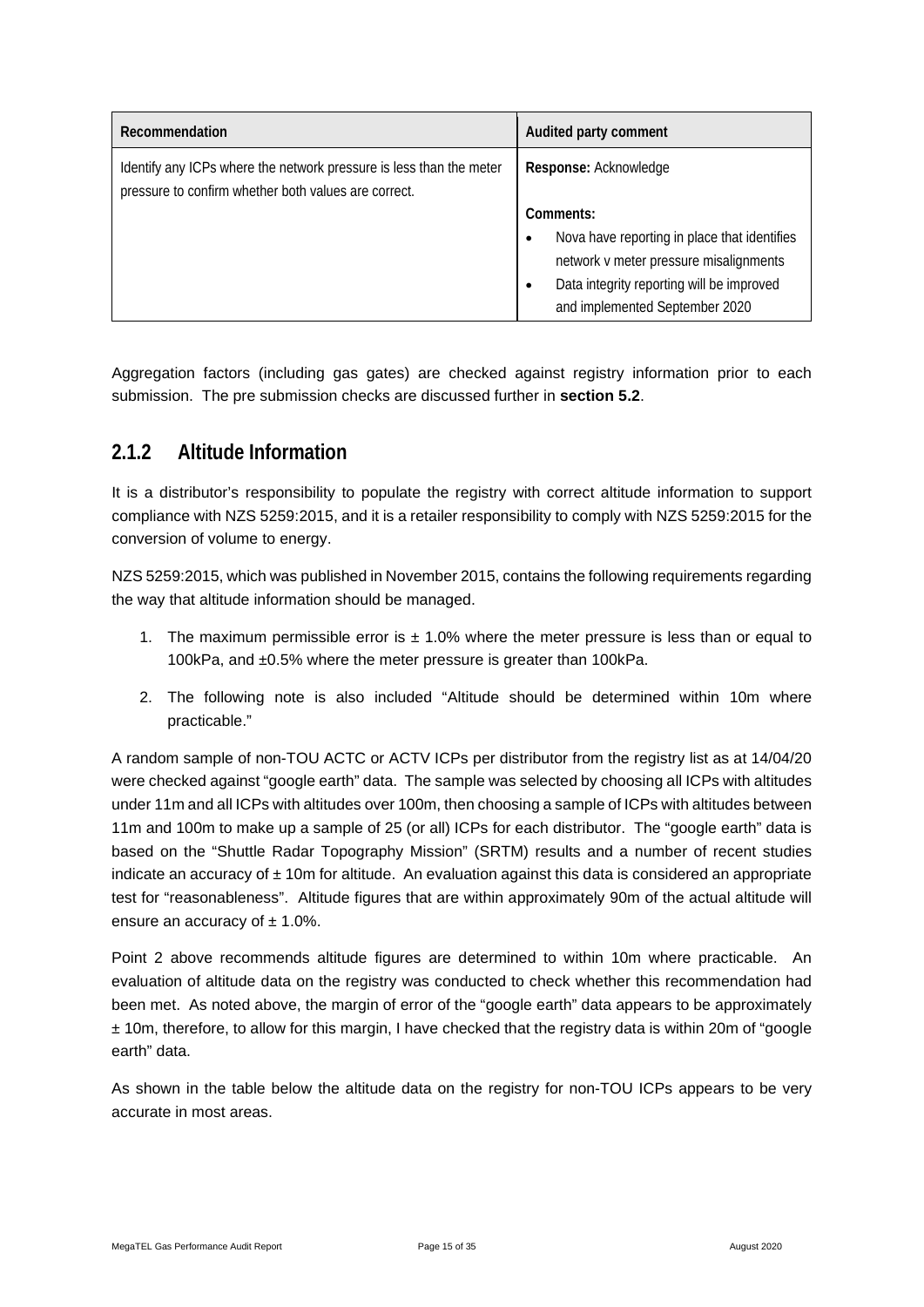| <b>Distributor</b> | <b>Total ACTC and ACTV</b><br>non-TOU ICPs | <b>ICPs checked</b> | Quantity outside<br>20m | Quantity outside<br>90 <sub>m</sub> |
|--------------------|--------------------------------------------|---------------------|-------------------------|-------------------------------------|
| <b>UNLG</b>        | 852                                        | 25                  |                         |                                     |
| <b>NGCD</b>        | 39                                         | 25                  |                         |                                     |
| <b>POCO</b>        | 5                                          | 5                   |                         |                                     |
| <b>GNET</b>        |                                            |                     |                         |                                     |
| Total              | 897                                        | 56                  |                         |                                     |

No ICPs had a zero altitude recorded on the registry.

I have considered whether distributors have potentially breached any rules by populating the registry with inaccurate altitude information. Distributors have responsibility for populating the registry with altitude figures<sup>[2](#page-15-0)</sup> and for maintaining the accuracy of this information. Distributors must also comply with rule 26.5 of the Gas (Downstream Reconciliation) Rules 2008, which requires them to ensure that any information on the registry is accurate and complete and supports compliance with NZS 5259:2015. There were no altitude discrepancies resulting in the accuracy of consumption information being outside the threshold allowed by NZS 5259:2015.

Altitude is stored as a fixed factor in Orion, and reconciled to the registry daily. Any discrepancies are investigated and corrected.

| Recommendation                                                                                                                                                                                                        | Audited party comment                                                                                                                                                                                                                                                                                                                                                                                                                                                                                                                                                                                                                                                  |
|-----------------------------------------------------------------------------------------------------------------------------------------------------------------------------------------------------------------------|------------------------------------------------------------------------------------------------------------------------------------------------------------------------------------------------------------------------------------------------------------------------------------------------------------------------------------------------------------------------------------------------------------------------------------------------------------------------------------------------------------------------------------------------------------------------------------------------------------------------------------------------------------------------|
| Identify any ICPs where altitudes appear unusually high or low,<br>relative to other ICPs at the gas gate. If review of topography data<br>for the discrepancies confirms the altitude is likely to be inaccurate, it | Response: Recommendation not accepted<br>Comments:                                                                                                                                                                                                                                                                                                                                                                                                                                                                                                                                                                                                                     |
| should be queried with the network and updated if necessary.                                                                                                                                                          | Nova believes the recommendation places<br>an inefficient burden on gaining retailers<br>who are switching in existing ICPs whose<br>altitudes can more efficiently be validated<br>once at ICP creation. The recommendation<br>would see each retailer re-checking<br>altitudes for each ICP on an on-going basis<br>each time the ICP switches retailers,<br>potentially each implementing their own<br>GIS solution to map and validate each<br>distributor's data.<br>Nova's recommendation would be to<br>$\bullet$<br>ensure retailer compliance with rule 28.2<br>(insofar as it relates to altitude) by ensuring<br>distributor compliance via the distributor |

<span id="page-15-0"></span><sup>2</sup> Gas (Switching Arrangements) Rules 2008, Part A, ICP parameters maintained by Distributors and rules 41 and 58.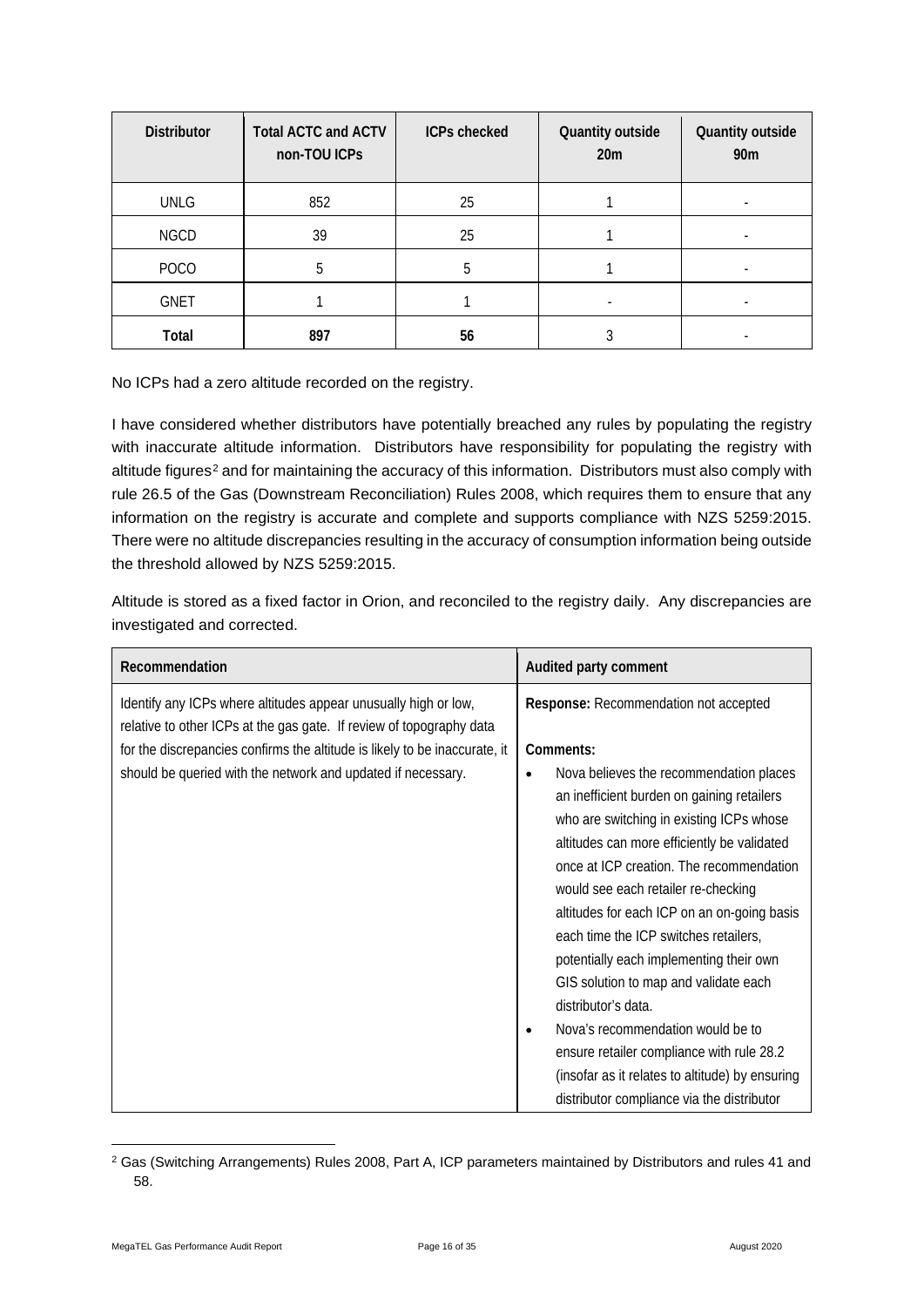| Recommendation | Audited party comment                                                                                                                                                                               |
|----------------|-----------------------------------------------------------------------------------------------------------------------------------------------------------------------------------------------------|
|                | audit or breach process, with respect to the<br>distributor obligations under Gas<br>(Downstream Reconciliation) Rules 26.5.1<br>and 26.5.4 or Gas (Switching<br>Arrangements) Rules 58.1 and 62.1. |

Non-TOU gas conversion was checked for a sample of six ICPs, and I confirmed that the altitude factors were correctly calculated and applied.

#### <span id="page-16-0"></span>**2.2 Metering Set-up Information**

Nova compares MegaTEL's metering fields against registry metering fields on a daily basis.

#### **Meter pressure**

Meter pressure is a static field in Orion. The recorded meter pressure value will be used in the pressure factor calculation for all invoices and reconciliation submissions created after the date and time Orion pressure is updated. This includes any wash up submissions created for earlier periods.

Where a pressure change occurs without a physical meter change, or a correction is required from a certain date, Nova processes a system meter change and updates the pressure on the new version of the meter. The end date for the old version of the meter is the day before the pressure change was effective, and the start date for the new version of the meter is the day the pressure change becomes effective. Any reads on or after the date of the pressure change are recorded against the new meter.

If a correction is required for the entire period that the meter was installed, the pressure on the current version of the meter can be updated.

No meter pressure discrepancies or corrections were identified.

#### **Meter numbers and digits**

The meter reading processes are designed to identify meter number or digit discrepancies.

The meter number is stored in the hand held device. If the meter reader's hand held device is expecting more digits than the number of dials, then the reading is entered as normal and notification is made in the "readers notes" field for investigation. If the hand held is expecting fewer digits than the number of dials, then the reading is entered into the "readers notes" field and once again an investigation is conducted. This "safety net" appears to be robust and meter dials are checked against the registry on a daily basis.

No meter number or digit discrepancies were identified.

#### **Meter multipliers**

No meter multiplier discrepancies were identified.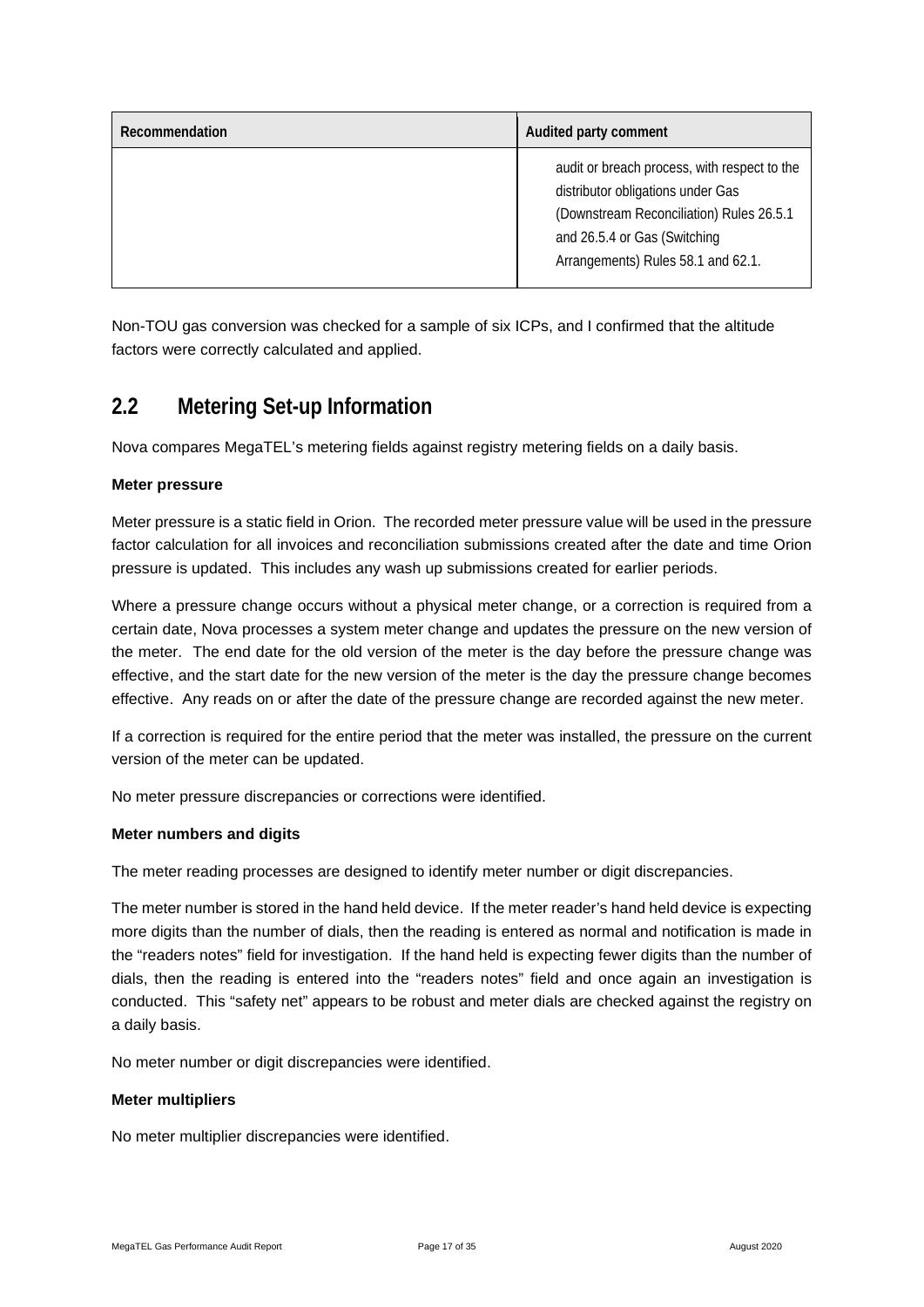#### **Meter types and content codes**

All MegaTEL meters are non-TOU with an uncorrected register content, and no discrepancies were identified. Register content codes are not checked for reasonableness against meter content codes for non-TOU ICPs.

| Recommendation                                                                                                                        | Audited party comment                           |
|---------------------------------------------------------------------------------------------------------------------------------------|-------------------------------------------------|
| Identify any ICPs where register content codes and non-TOU<br>metering details are inconsistent, to confirm which values are correct. | Response: Recommendation accepted               |
|                                                                                                                                       | Comments:                                       |
|                                                                                                                                       | All Megatel meters are non-TOU<br>$\bullet$     |
|                                                                                                                                       | Nova will review, update and where<br>$\bullet$ |
|                                                                                                                                       | required implement improved reporting           |
|                                                                                                                                       | Implementation September 2020<br>$\bullet$      |

#### <span id="page-17-0"></span>**2.3 Billing Factors**

#### <span id="page-17-1"></span>**2.3.1 Temperature Information**

For ICPs where the actual temperature is not measured NZS 5259:2015 states that temperature may be estimated and four methodologies are provided. These are listed below in order of decreasing preference.

- **(a)** Gas temperature records for the GMS location under flowing conditions. Historic records can be used if similarity is preserved.
- **(b)** Records of actual gas temperature in similar installations at similar locations over corresponding periods.
- **(c)** For compact installations directly connected to short risers and well shaded from direct sunlight, the average ground temperature at 300mm depth. NOTE – Reliable and relevant climatic temperature data may be used as a basis for estimating average 300mm ground temperatures. This may include published data.
- **(d)** For installations where the inlet pipes are exposed to ambient air conditions the temperature may be estimated from the mean temperature obtained at reliable and relevant weather recording stations. The installation should be shielded from direct sunlight.

Temperatures are held in the Orion billing system, and managed by Nova on MegaTEL's behalf. Nova has chosen option (c) and records an average daily temperature for each month. They apply the daily weighted average temperature for the period which consumption is being calculated for. Option (c) seems to be the most logical choice because it matches the majority of GMS installations.

Up to 31/12/19 Nova calculated and applied ground temperatures based on NIWA's 30 year monthly averages. Nova used regression analysis to estimate the monthly ground temperature based on the relationship between air and ground temperature in other regions.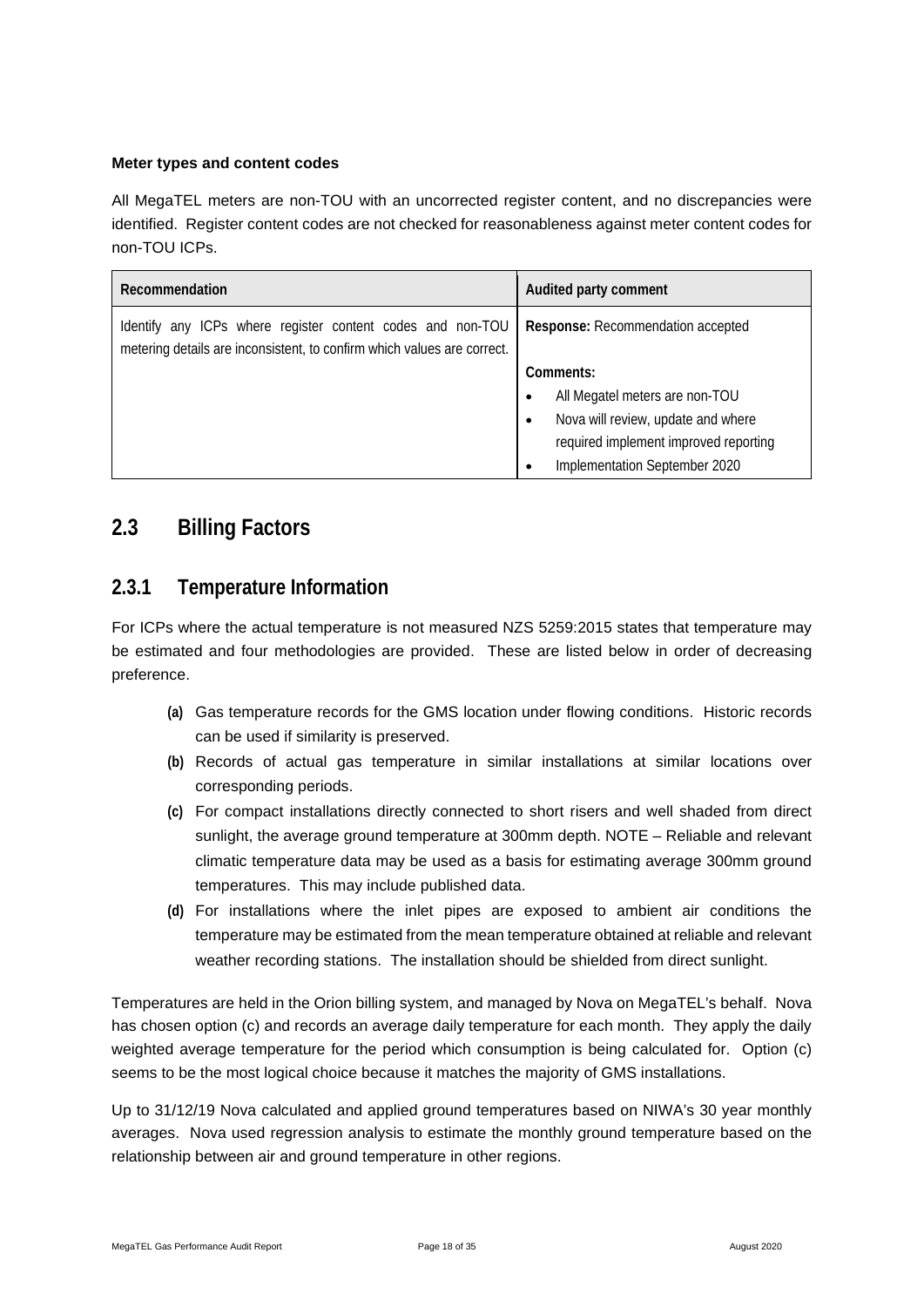From 01/01/2020 Nova has applied the ground temperatures published on the GIC's website for all allocated gas gates. I compared the published ground temperatures for January to December to the Orion ground temperatures recorded for January 2020 to December 2020 for all allocated gas gates and confirmed that they matched.

I reviewed all temperature information recorded in Orion for January 2019 to December 2020. Data for all allocated gas gates which MegaTEL has ICPs connected to appeared reasonable.

NZS 5259:2015 states that correction for temperature drop due to Joule-Thomson effect of pressure reduction is applicable if temperature methodologies (b), (c) or (d) are used, provided the reduction is made in the same installation and immediately upstream of the GMS. "In other cases or for large pressure drops or high flow rates the actual temperature drop should be measured. For natural gas the temperature drop is about 0.5º per 100kPa of pressure drop." This indicates that adjustment for the Joule-Thomson effect is desirable.

The Billing Factors Guideline contains the following expectations by GIC:

- network owners ensure nominal operating pressures are correctly populated in the registry for all ICPs on their networks, and
- once network pressures are correctly populated, retailers ensure that they account for the Joule-Thomson effect by using the network pressure in the registry in their conversions of metered volumes to standard volume, particularly in situations where failure to do so will result in conversion errors greater than those allowed in Table 3 of NZS 5259:2015.

Nova applies the Joule-Thomson effect adjustment and the formula was checked and confirmed correct.

The accuracy of the Joule-Thomson adjustment is dependent on correct inputs, including network pressure and gas gate. No network pressure or gas gate discrepancies were identified, and no meter pressures are greater than or equal to the network pressure.

#### <span id="page-18-0"></span>**2.3.2 Calorific Values**

Calorific value information is managed by Nova on MegaTEL's behalf.

Open Access Transmission Information System (OATIS) gas composition data is imported into EnergyMarket daily, and a copy of the file is added to the O:\ drive for manual import into Orion.

An automated email is sent to the billing and reconciliation teams if calorific values or temperature information has not been added for the previous day. Each day is initially populated with an average value, which is the same for all gas types, before replaced by the actual figures from OATIS once they are available.

The accuracy of the Orion information was confirmed by comparing an OATIS file with the contents of Orion for March to May 2020.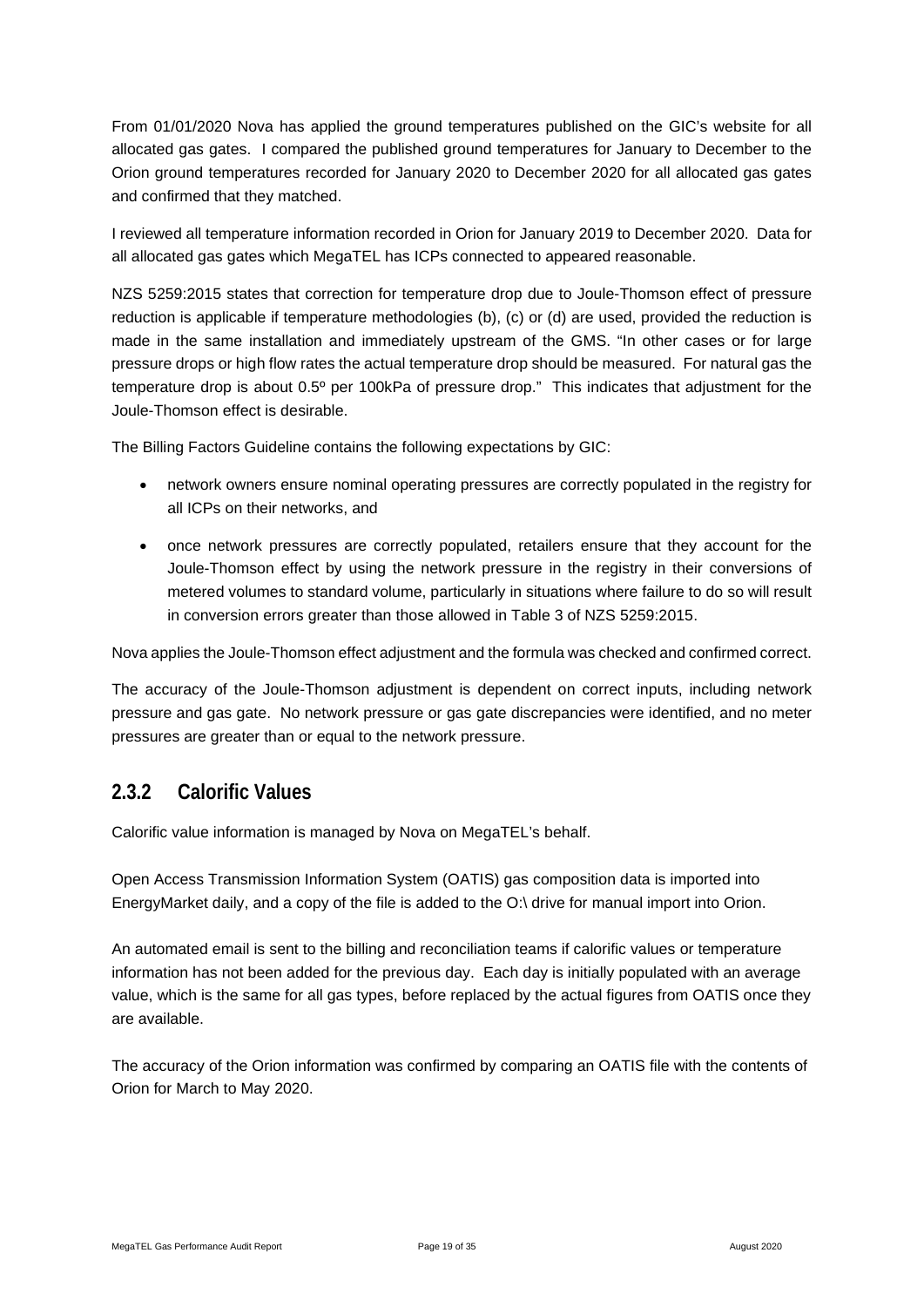### <span id="page-19-0"></span>**3. Meter Reading and Validation**

#### <span id="page-19-1"></span>**3.1 Archiving of Register Reading Data (Rule 28.4.2)**

Retailers are required to keep register reading data for a period of 30 months. Data was examined during the audit and it is confirmed that Nova securely archives data for a period in excess of 30 months.

Some data provided by MegaTEL's meter reading contractor was checked, and it was found that the readings matched the data in Orion. This proves the end-to-end process.

#### <span id="page-19-2"></span>**3.2 Retailer to Ensure Certain Metering Interrogation Requirements are Met (Rule 29)**

This rule requires that for consumer installations where the actual or expected consumption is greater than 10TJ, a TOU meter will be installed and the installation will be assigned to allocation group 1 or 2. For consumer installations where the actual or expected consumption is between 250GJ and 10TJ a non-TOU meter will be installed and the installation will be assigned to allocation group 4. Other installations should be assigned to allocation group 6.

Allocation groups are assigned based on the expected or actual annual load for the ICP and their metering type. No ICPs have TOU metering installed, or use over 10,000 GJ pa. All ICPs had a value recorded in their allocation group on the registry which was consistent with the metering type and profile code.

Daily reporting is in place based on consumption bands to identify ICPs with the incorrect allocation group. Review of the April 2020 allocation group analysis found all ICPs had the correct allocation group assigned for their consumption band and metering.

### <span id="page-19-3"></span>**3.3 Meter Reading Requirements (Rules 29.4.3, 29.5 & 40.2)**

Each month, retailers must report the number and percentage of validated meter readings obtained in accordance with rules 29.4.3 and 29.5 in the GAS080 report.

The GAS080 report is created in EnergyMarket using raw data which is imported from Orion.

I compared the April 2020 GAS080 ICP level detail report to the registry list with history for 01/01/19 to 14/04/20, and reviewed a sample of discrepancies.

1. Where an ICP had switched from GNVG to MEGA, or MEGA to GNVG the ICP would be included in the GAS080 for the responsible retailer at the end of the period being reported, but the continuous period of supply would count days where the ICP was supplied by GNVG or MEGA, instead of only the current retailer. The GIC requested that this be raised as nonconformance, but because it is a technical non-conformance with no material impact a breach will not be raised.

During the audit, Nova updated the GAS080 report logic so that it only considered periods of supply by the responsible retailer code when determining continuous periods of supply, not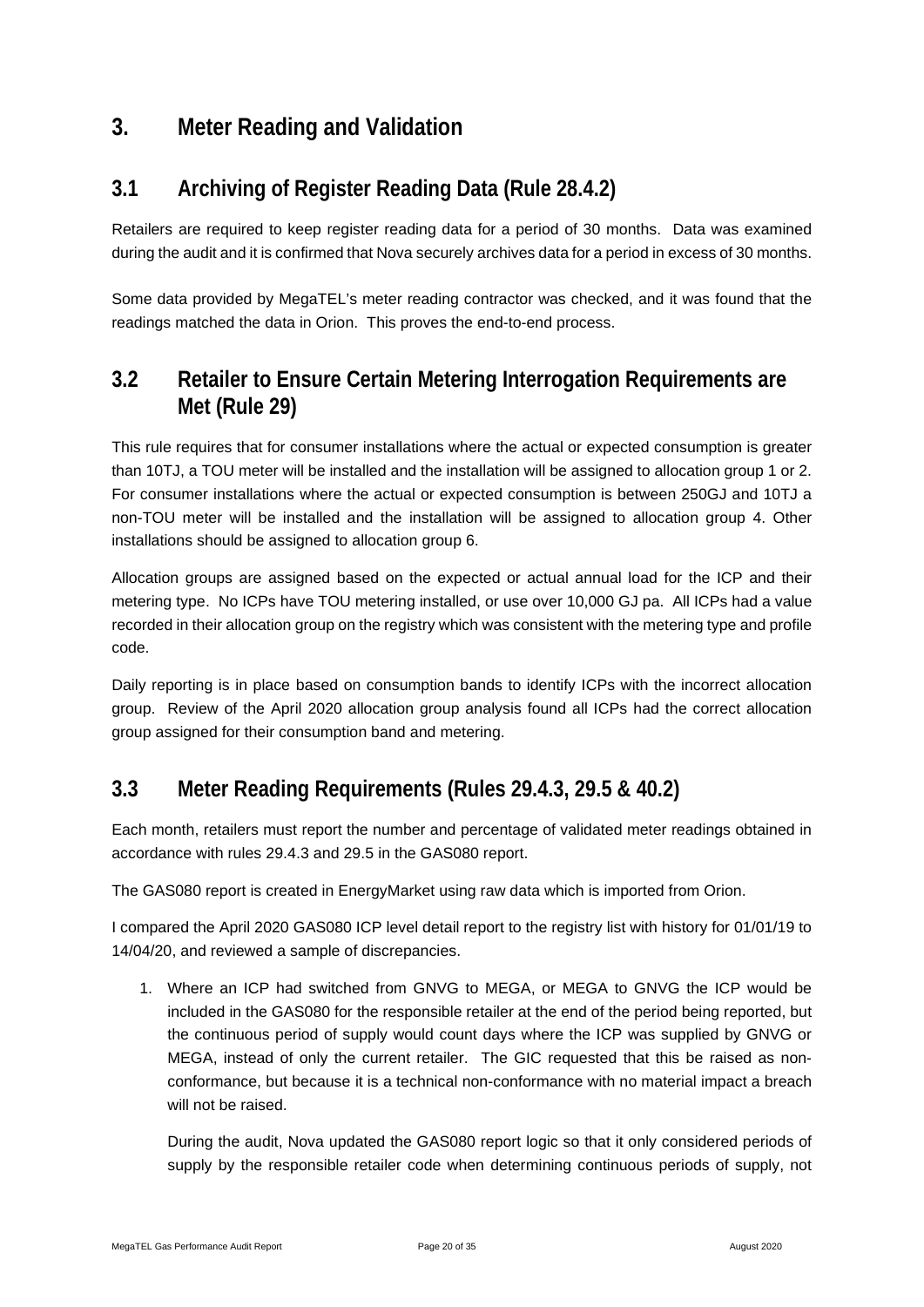GNVG and MEGA. I reviewed before and after reports and confirmed that this change was processed as expected. There was no change to total ICP numbers, but the number of ICPs continuously supplied and read each correctly dropped by two ICPs for GNVG.

| April 2020 new totals – old totals |              |              |               |               |
|------------------------------------|--------------|--------------|---------------|---------------|
| Total ICPs                         | 4 month ICPs | 4 month read | 12 month ICPs | 12 month read |
|                                    | -28          | $-27$        | -63           | -63           |

2. Continuous supply is calculated at a monthly level. Where a gap in supply occurs but is less than a whole calendar month, the ICP is treated as if it has been continuously supplied. This issue did not affect any MegaTEL ICPs during the period reviewed, but I recommend that it is resolved to prevent future non conformance.

| Non-Conformance                  | <b>Description</b>                                                                                                                                                                                                                                                                          | Audited party comment                                                                                                                                                                                                                                                                                                                                                                                                                                                                                                                                                                                                                                                                                                                                                                                                                                                                                                                                                   |
|----------------------------------|---------------------------------------------------------------------------------------------------------------------------------------------------------------------------------------------------------------------------------------------------------------------------------------------|-------------------------------------------------------------------------------------------------------------------------------------------------------------------------------------------------------------------------------------------------------------------------------------------------------------------------------------------------------------------------------------------------------------------------------------------------------------------------------------------------------------------------------------------------------------------------------------------------------------------------------------------------------------------------------------------------------------------------------------------------------------------------------------------------------------------------------------------------------------------------------------------------------------------------------------------------------------------------|
| Regarding: Rule 40.2             | When establishing continuous<br>supply dates, the GAS080                                                                                                                                                                                                                                    | Response: Acknowledge                                                                                                                                                                                                                                                                                                                                                                                                                                                                                                                                                                                                                                                                                                                                                                                                                                                                                                                                                   |
| <b>Control Rating: Effective</b> | report considered periods of<br>supply by any of Nova's<br>participant codes rather than<br>only the code the report was<br>being generated for. The report<br>was corrected during the audit,<br>and due to the technical nature<br>of the non conformance no<br>alleged breach is raised. | Comments:<br>A gap in the period of supply is treated as<br>continuously supplied (meaning that the<br>counts of whether the ICP has been read or<br>not is included rather than excluded from the<br>4 month/12 month meter reading surveillance<br>report) in the scenario where an ICP switches<br>out to another retailer then switches back to<br>Nova either during the same month or in the<br>following month.<br>This is due to the Nova GAS080 report<br>treating an ICP as continuously supplied<br>(satisfying the criteria for inclusion in the<br>report) when supply has occurred over<br>consecutive months, as opposed to requiring<br>supply for each consecutive day within each<br>of those months.<br>Nova will look into increasing the granularity<br>of this inclusion criteria in the report from<br>monthly to daily supply, which would remove<br>the counts of whether ICPs in this scenario<br>have been read or not read from the report. |

| Recommendation                                                                                                                                    | Audited party comment                     |
|---------------------------------------------------------------------------------------------------------------------------------------------------|-------------------------------------------|
| Ensure that all gaps in supply are identified by the GAS080 report and<br>correctly reported. Currently, where a gap in supply occurs but is less | Response: Recommendation accepted         |
| than a whole calendar month, the ICP is treated as if it has been<br>continuously supplied.                                                       | Comments:<br>As per above Non-Conformance |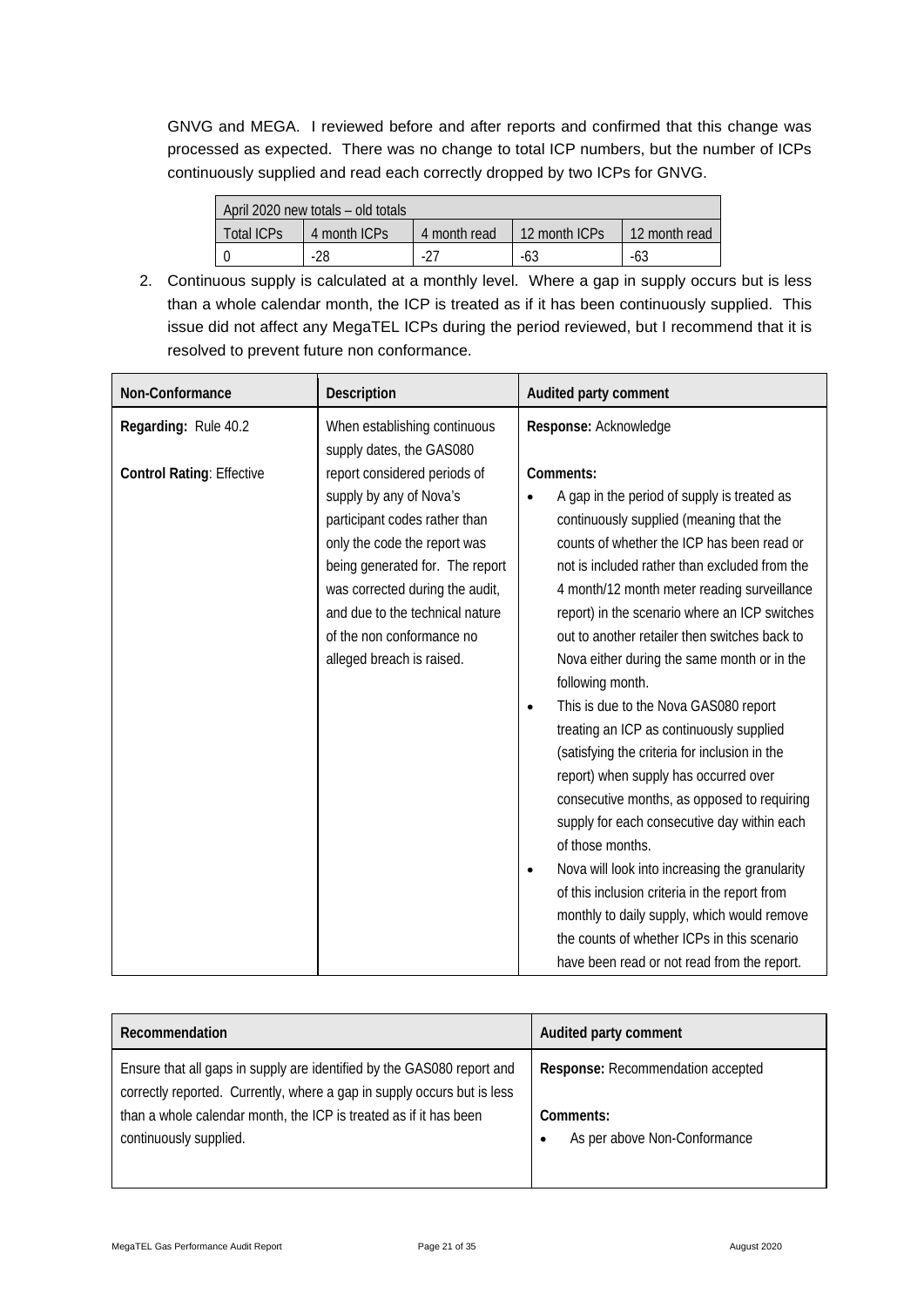All consumer installations with non-TOU meters must have validated register readings recorded at least once every 12 months unless exceptional circumstances prevent such an interrogation. 90% of consumer installations with non-TOU meters must have a validated reading every four months.

All ICPs are read monthly and various methods are employed to obtain readings in instances where a reading is not obtained on the first attempt. Estimation processes are used as a last resort. All commercial ICPs are read as close as possible to the end of the month. MegaTEL's meter reading processes appear robust and reduce the reliance on forward estimates to ensure submission accuracy.

To confirm compliance with the meter reading frequency rules, MegaTEL provided a copy of the GAS080 report for December 2019 to February 2020.

| <b>Target</b> | Rolling 4 months (target 90%) | 12 months (target 100%) |
|---------------|-------------------------------|-------------------------|
| Dec 2019      | 99.16%                        | 100%                    |
| Jan 2020      | 98.60%                        | 100%                    |
| Feb 2020      | 98.67%                        | 100%                    |

As described above, some MEGA ICPs which were previously supplied by GNVG have their period being continuously supplied by either code included in the GAS080 report totals. I analysed the impact of these errors, as it was not possible to re-run corrected versions of these reports because data has changed in the meantime.

- Compliance with the 12 month reading target (29.4.2) is confirmed; MEGA began supplying ICPs in June 2019 and no ICPs have been supplied for 12 months or more.
- Compliance with the four month reading target (29.4.3) is confirmed. Based on comparison between the old and new versions of the reports for April 2020, the report logic error did not result in read attainment rates for any individual ICP being over stated. The number of ICPs affected was relatively small in relation to the customer base, and I consider it unlikely that exclusion of these ICPs would cause the read attainment percentage to drop below 90%.

#### <span id="page-21-0"></span>**3.4 Non-TOU Validation**

Meter reading validation occurs at multiple levels.

At source, the handheld data input devices perform a localised validation, to ensure that the reading is within expected high-low parameters. These parameters are set as a "high/low" limit, based on an agreed setting with MegaTEL.

Readings that fail this initial validation must be re-entered, and if the second reading is the same, it will be accepted; if it is different (indicating an error with the first reading) then it must be re-entered. Once the same reading has been entered twice consecutively, it will be accepted.

The second level of validation occurs when the data reaches MegaTEL. This validation includes the following checks: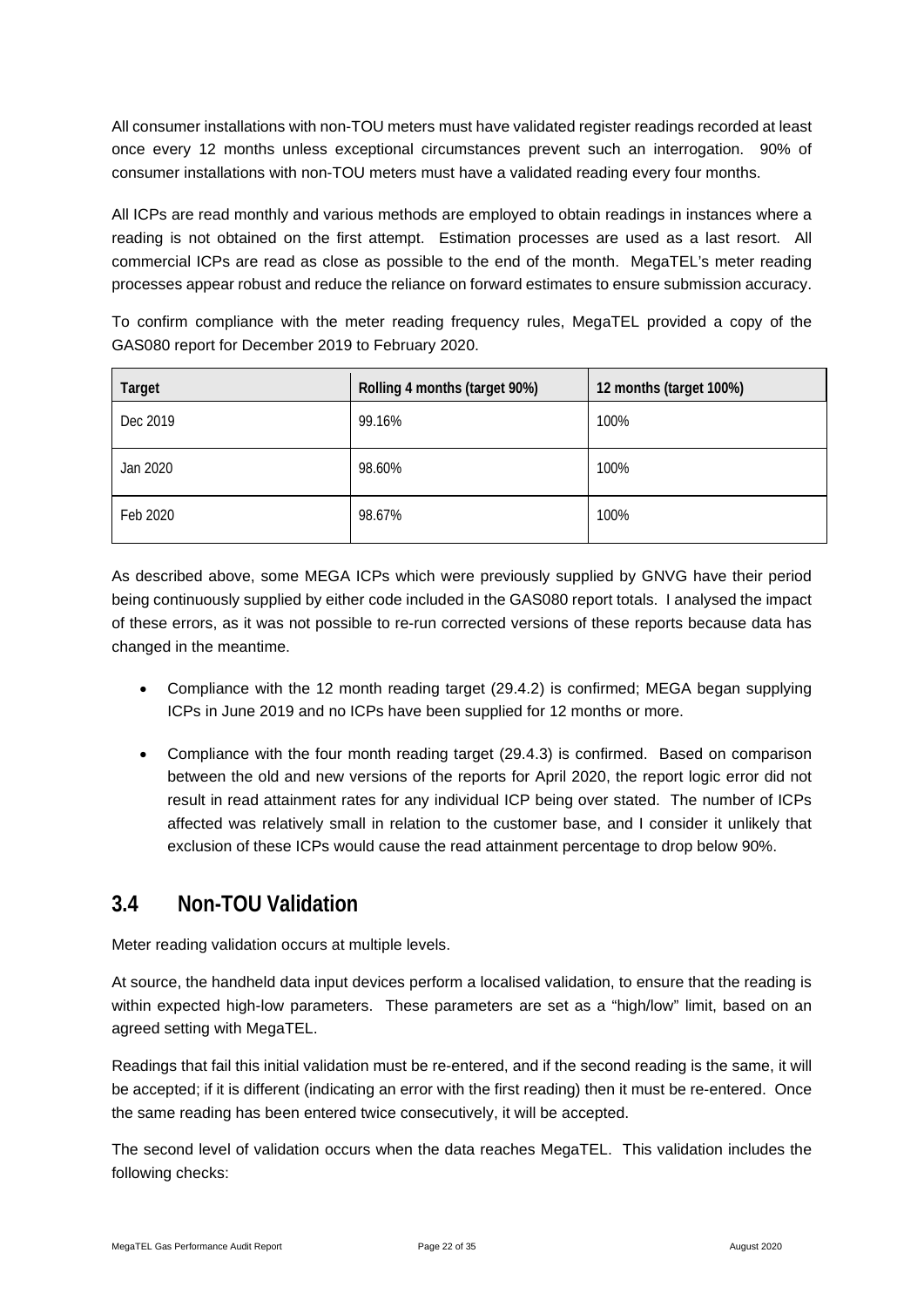- meter not found for a premise,
- high reading.
- low reading.
- meter reading already present in the system,
- another reading exists for the same day,
- meter could not be read, and
- meter reading date is earlier than existing billed reads.

Readings that fail validation are manually investigated and any issues resolved.

Readings are then subject to "billing validation". Each bill produced is subject to a number of individual validation checks. Bills that fail validation end up on an "exceptions" list and any issues are investigated and resolved prior to sending the bill. These validation checks include:

- high dollar amount,
- negative dollar amount,
- long billing days,
- short billing days,
- high percentage variation from previous bill, and
- electricity consumption without gas consumption.

Meter readings are not edited during this process. If a reading fails validation and an incorrect meter reading is suspected then a check reading will be performed.

#### <span id="page-22-0"></span>**3.5 Non-TOU Error Correction**

Corrections are completed by Nova on MegaTEL's behalf. The process for error correction was examined and walked through to ensure that corrected consumption is included in the revision process and provided to the allocation agent.

#### **Stopped or faulty meters**

Where a meter is found to have stopped an estimated removal reading is entered which adds the estimated unrecorded volume to the removal reading recorded on the meter. This process results in consumption information appearing in the relevant revision files.

No examples of stopped or faulty meters were identified during the audit.

#### **Meter pressure corrections**

As recorded in **section 2.2**, when meter pressure corrections are made, the corrected value will be used in the pressure factor calculation for all invoices and reconciliation submissions created after the date and time Orion pressure is updated. This includes any wash up submissions created for earlier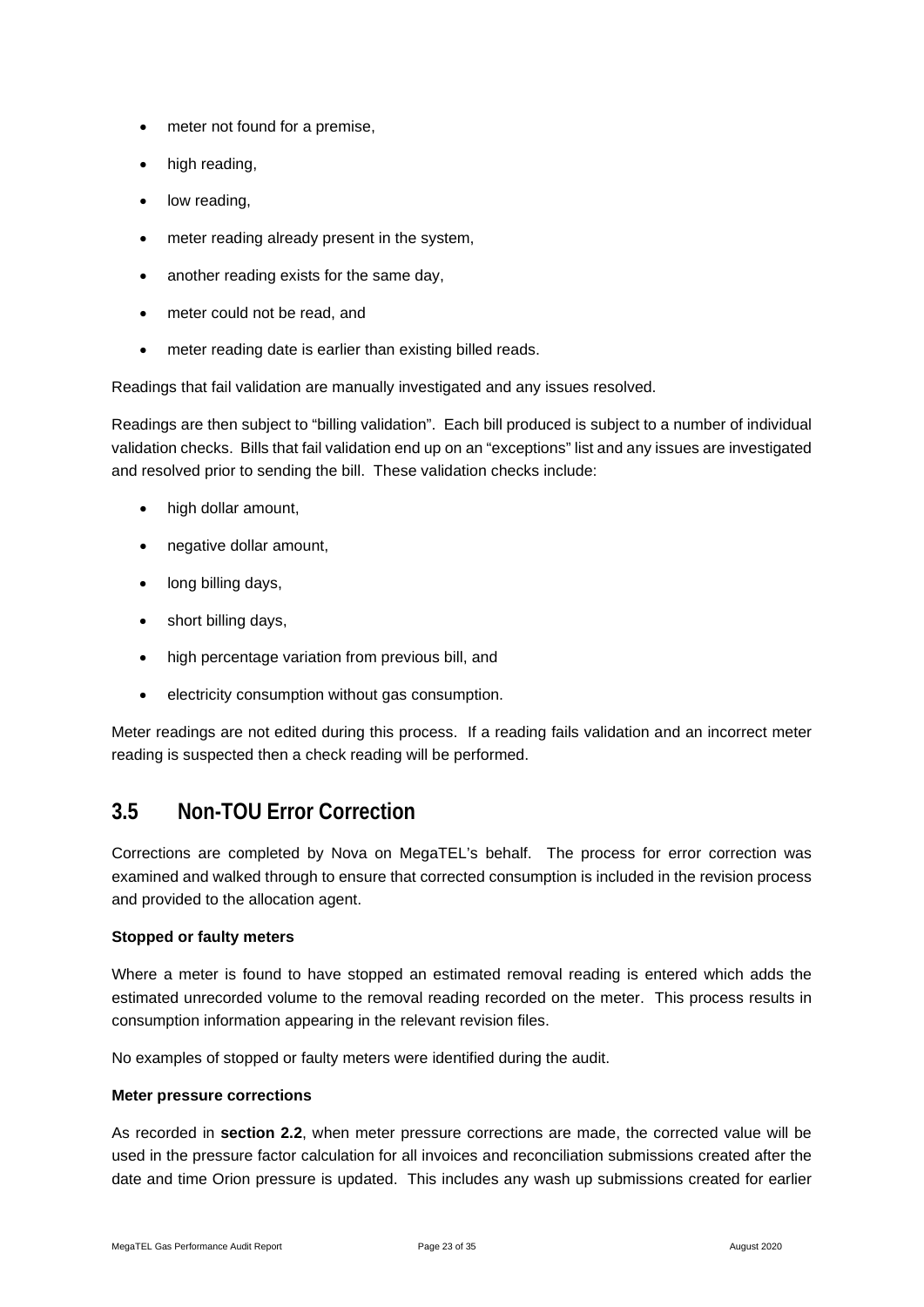periods. Pressure changes often occur due to data correction, but there may be a genuine pressure upgrade or downgrade on a specific date. To achieve this, Nova "replaces" the meter in Orion effective from the required date and enters the corrected pressure against the new meter. Reads are transferred to the correct version of the meter as necessary.

No examples of meter pressure corrections were identified during the audit.

#### **Inactive status corrections**

Consumption is reported for all ICPs which have a metered status. No MegaTEL ICPs currently have inactive statuses, and no consumption while inactive was identified.

#### <span id="page-23-0"></span>**3.6 TOU Validation**

MegaTEL does not supply TOU ICPs.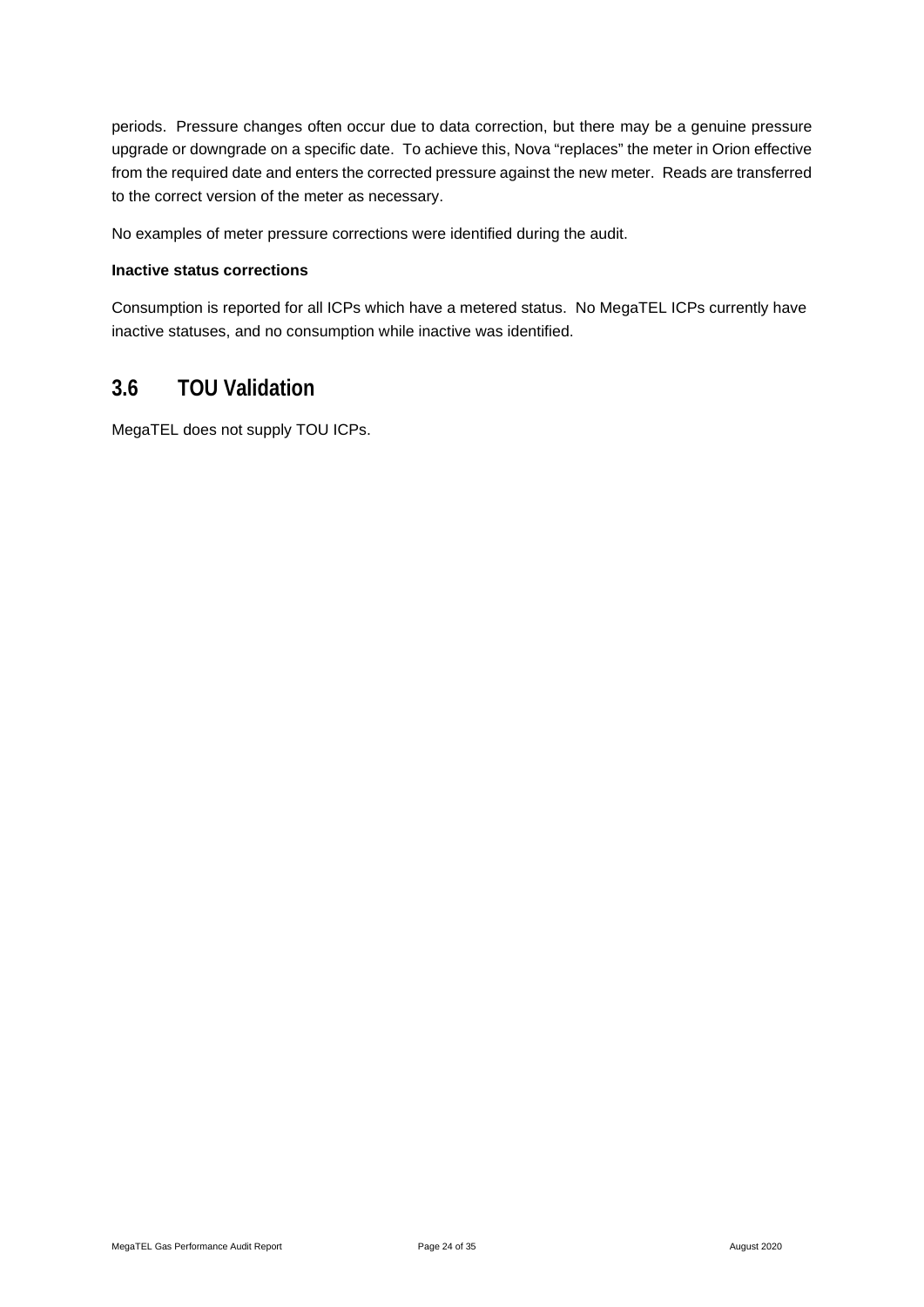# <span id="page-24-0"></span>**4. Energy Consumption Calculation (Rule 28.2)**

To evaluate energy consumption calculations, a spreadsheet was prepared which converts volume between meter readings to volume at standard conditions and then to energy consumption. The relevant information for some non-TOU ICPs was entered into the spreadsheet and the resulting energy value was compared to that calculated by Orion. This comparison confirmed the accuracy of the Orion calculation and confirmed compliance with NZS 5259:2015.

When non-TOU reconciliation submissions are prepared, a conversion factor for the submission month, rather than the read period is applied. This is discussed further in **section 5.5**.

#### **Non-TOU Energy Consumption Calculation**

Testing confirmed that the Orion system is calculating pressure, altitude, and temperature factors correctly for non-TOU ICPs. However, if any inputs into these calculations are incorrect, including Orion static data, errors will occur.

I checked the non-TOU conversion process by reperforming the conversion process for a sample of six ICPs with different meter pressures, network pressures, gas gates, and altitudes. Because the Orion conversion data provided did not include the temperature factor, I verified the temperature factor by working backwards from the total conversion factor to calculate it. In all cases, I confirmed that the factors calculated by Orion were within the maximum permissible errors set out in NZS 5259:2015.

At the time of the 2017 audit, Nova had set meter pressure bands, and all ICPs within the band had the same compressibility factor applied. Compressibility correction now occurs for ICPs with meter pressure over 50kPa as recommended by NZS 5259:2015, and is calculated individually for each ICP. I checked the compressibility factor calculations for six TOU ICPs, including five with pressures above 50 kPa and confirmed that the compressibility factors calculated by Orion were within the maximum permissible error of  $\pm$  0.25% set out in table 3 of NZS 5259:2015.

Compressibility factors are validated using a daily exception report, which recalculates the factor and reports any ICPs with meter pressure over 50 kPa where the recalculated value differs from Orion. Any ICPs appearing on this report are reviewed and resolved, and I note that no MegaTEL ICPs have meter pressure over 35 kPa.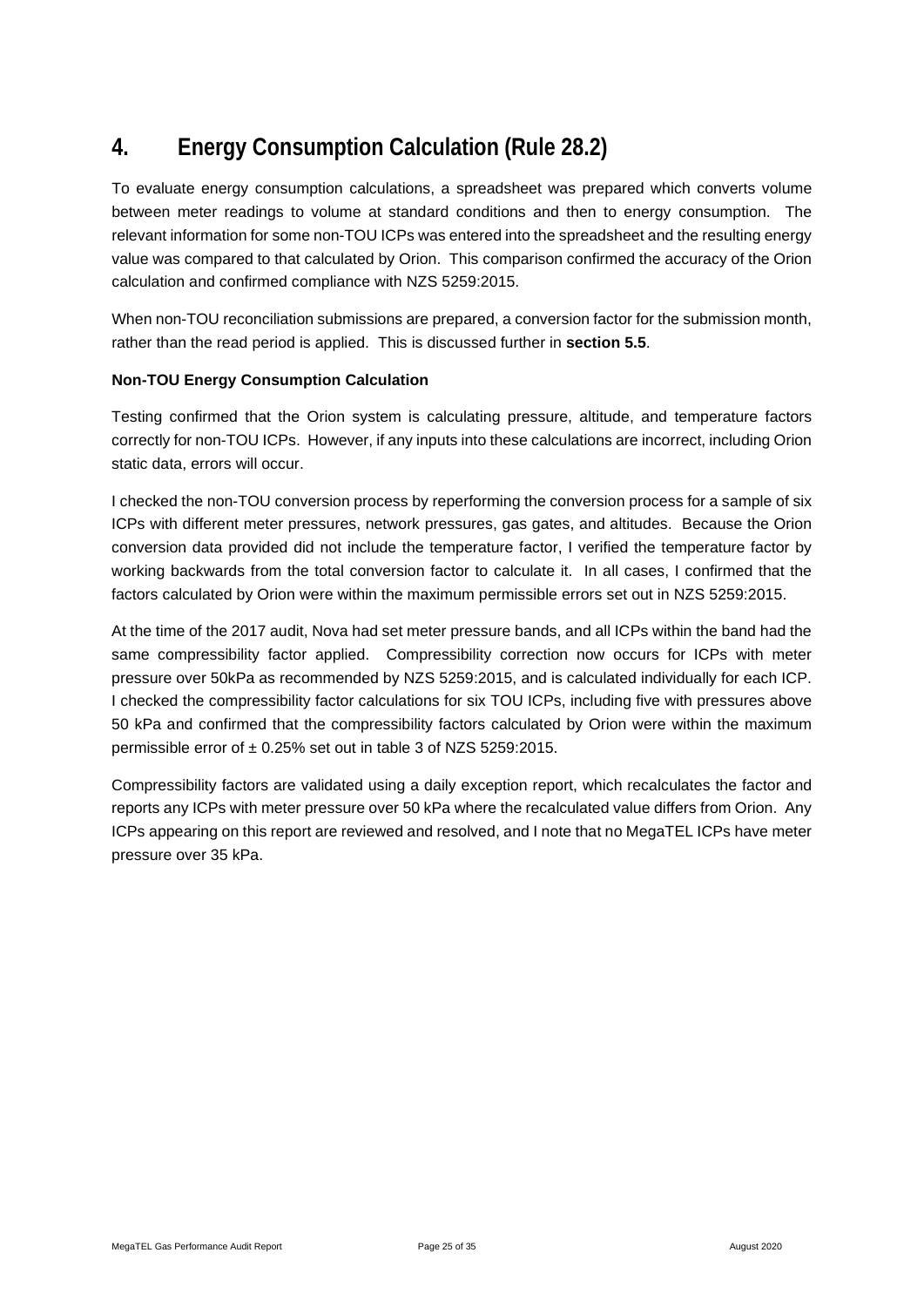### <span id="page-25-0"></span>**5. Estimation and Submission Information**

#### <span id="page-25-1"></span>**5.1 TOU Estimation and Correction (Rule 30.3)**

<span id="page-25-2"></span>MegaTEL does not supply TOU ICPs, and does not intend to in the immediate future.

#### **5.2 Provision of Retailer Consumption Information (Rules 30 to 33)**

MegaTEL's compliance with rules 30 to 33 was examined by a "walk through" of their processes and controls to confirm compliance.

#### **GAS040 non-TOU energy submissions**

Nova validates MegaTEL's non-TOU consumption at gas gate and ICP level prior to submission along with its own consumption, including:

- high consumption detail and negative consumption detail reports are worked through daily and prior to submission; anomalies are investigated and corrected as necessary,
- a LIS discrepancy report is worked through to correct aggregation factor discrepancies, and any ICPs which have been incorrectly included in or excluded from the submission,
- a node summary history compares the previous month, initial submission, and previous revision (if available) for each gas gate; any exceptions are investigated by reviewing the data at ICP level,
- an ICP summary history compares the previous month, initial submission, billed submission, and previous revision (if available) for each gas gate; the 100-150 largest differences are checked,
- the full ICP level result set is reviewed, and checked to identify ICPs missing from the GAS040 submission or registry, allocation group discrepancies, ICPs with inactive status, ICPs with vacant consumption, and pricing discrepancies, and
- a RP wash up change report checks differences between submissions, ensures that the correct version of the GAS040 report is submitted and detects any zero lines which need to be imported.

GAS040 consumption and customer numbers for January, February and March 2020 were examined and compared to the data in Nova's system at ICP level for a sample of gas gates; the totals matched which confirms compliance. This also proves that Nova's consumption information provided to the allocation agent is calculated at ICP level and then aggregated.

#### **Vacant ICPs**

The matter of "vacant consumption" was also examined. When an ICP is vacant but still active (ACTV on the registry), meter reading still occurs and any volume that is recorded is converted into validated consumption and is then included in the allocation process. A sample of active vacant ICPs were reviewed and found to be correctly included in the GAS040 submissions.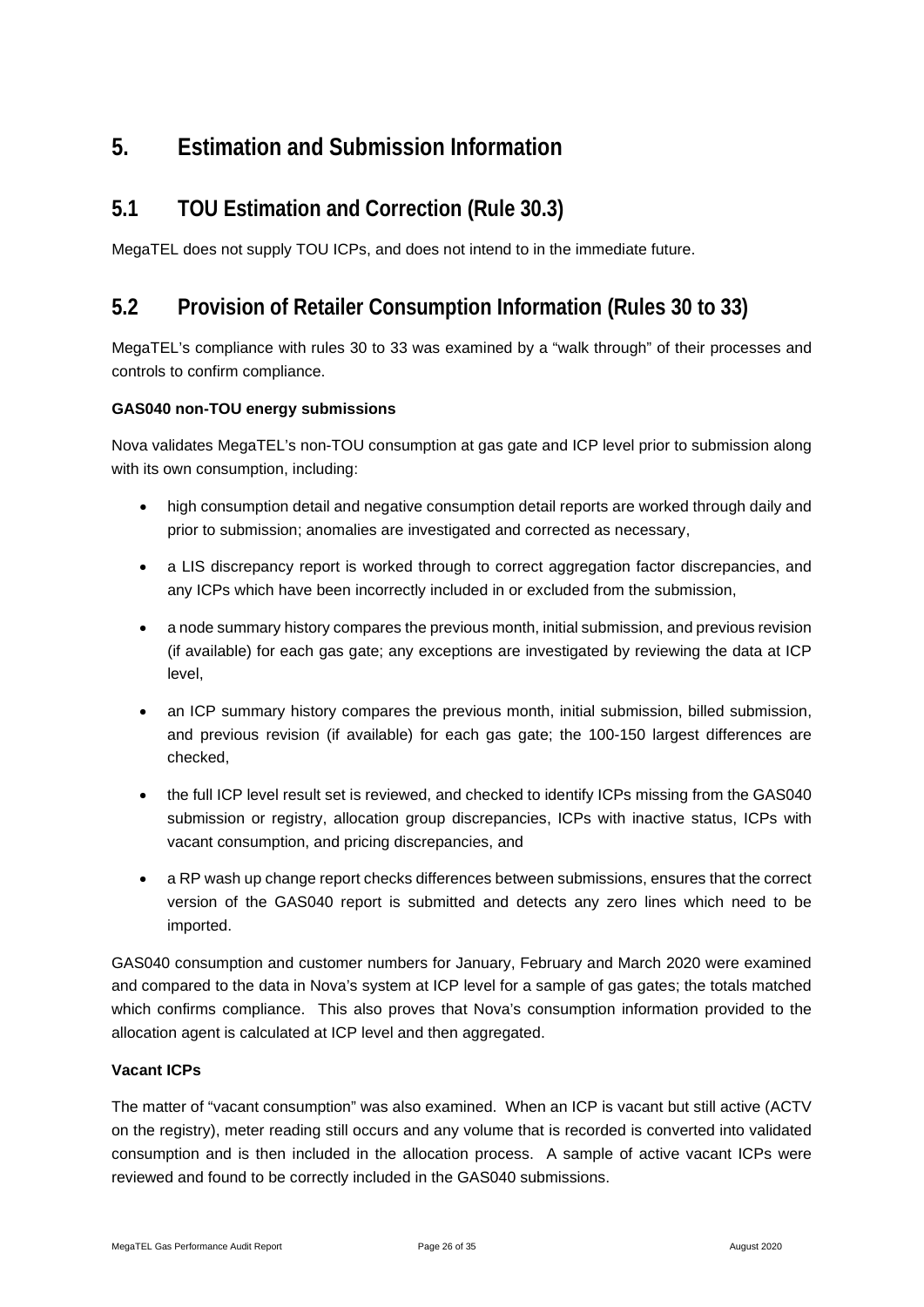When an ICP is vacant, a "dummy" customer is "moved in" to the account to ensure credit processes continue as expected and to ensure the consumption information is identified, validated, and submitted. A sample of vacant ICPs with consumption were reviewed. In cases where the consumption was genuine, consumption was reported and the status updated. Where consumption occurred due to an error (e.g. misread or incorrectly recorded opening read) no consumption was reported.

# <span id="page-26-0"></span>**5.3 Initial Submission Accuracy (Rule 37.2)**

MegaTEL began supplying gas from June 2019 and no final submissions have been completed to date.

Nova monitors variances at gas gate and ICP level on MegaTEL's behalf, and this reporting showed large variances were investigated and most differences resulted in seasonal fluctuations.

#### <span id="page-26-1"></span>**5.4 Forward Estimates (Rules 34 & 36)**

The rules do not prescribe how forward estimates are to be calculated. Nova has uses historic seasonal adjustment daily shape values based on gas gate DDR (daily delivery report) data to produce MegaTEL's forward estimate. This model enables Nova to achieve a more accurate result than a "flat" estimate would.

### <span id="page-26-2"></span>**5.5 Historic Estimates (Rules 34 & 35)**

Historic estimates are calculated by Nova within the EnergyMarket database using validated readings, permanent estimate readings, conversion factors, and seasonal adjusted shape values.

At midnight each night, a copy of Orion production data is automatically taken, and is restored to the Orion reporting database. The Orion reporting database is used for exception and ad hoc reporting on Orion's database, and reading and gas conversion data is provided to the EnergyMarket database each night.

Seasonal Adjusted Daily Shape Values (SADSV) are downloaded from the allocation when allocation results are published, and are uploaded directly into EnergyMarket.

The historic estimate process first normalises the read to read CM (cubic metres) using the most recent SADSV profiles available for the period. The normalised CM data is then converted to GJ by applying the average conversion factor for the ICP for the month. According to rule 35.2, read to read period consumption should be converted to GJ, then normalised using the SADSV. This ensures that sum of consumption apportioned to each month matches the total consumption for the read to read period. If different monthly conversion factors are applied, the total CM apportioned to each month will be consistent with the total, but the GJ may differ.

The altitude and pressure factors are expected to be static for non-TOU ICPs, and the compressibility factor, temperature factor, and calorific value are expected to change. I reviewed the potential impact of these changes on conversion.

• The 2020 annual temperature variance at each gas gate is 9.8-12.7 degrees. Excluding the Joule Thomson effect, based on these temperature variances the temperature factors could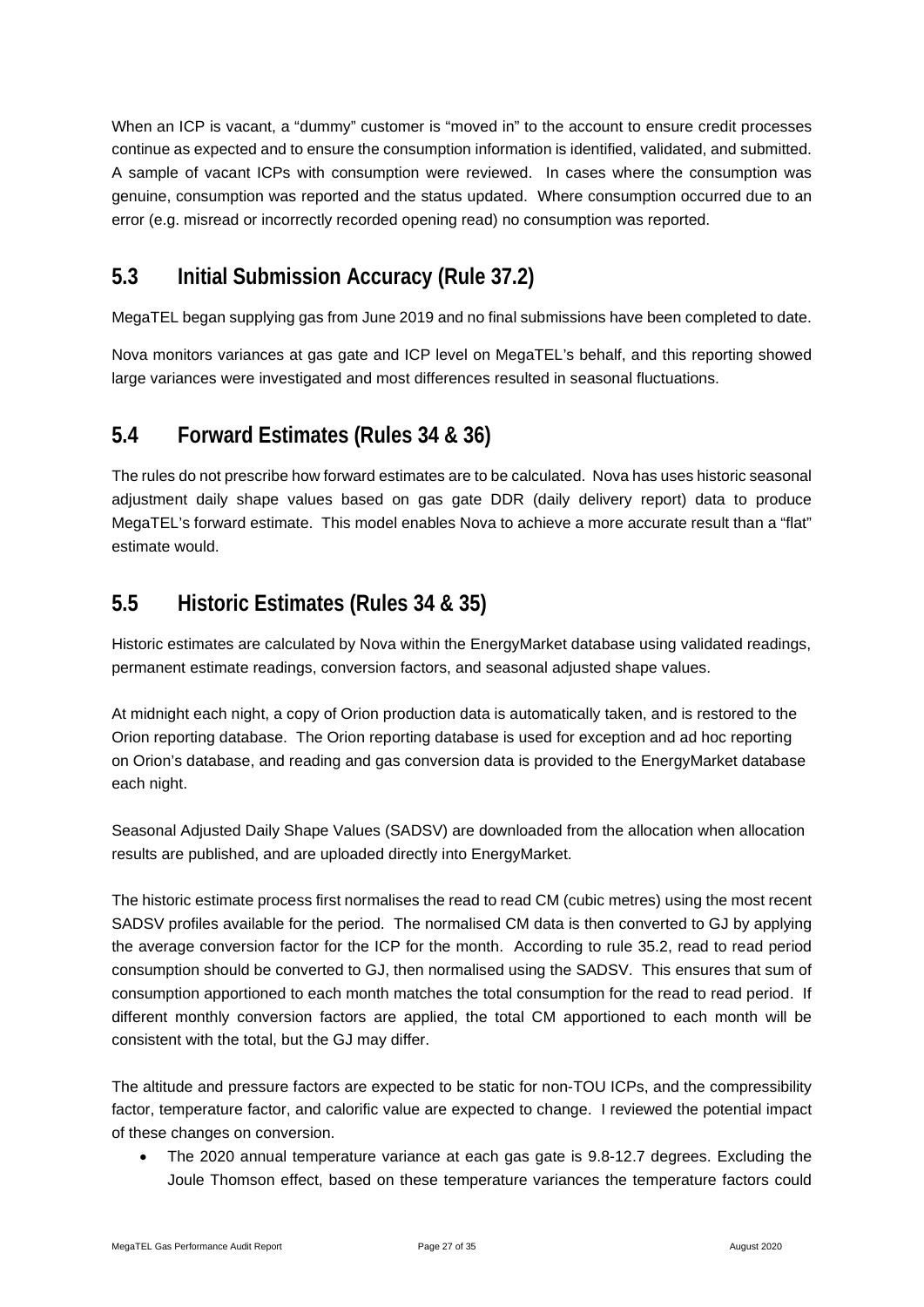vary by up to 4.31% across a year. As most ICPs are read regularly is expected that temperature differences across read periods are likely to be small, as read periods are likely to cover one or two months.

- The annual CV variance for each gas type for the year ending 21/05/2020 is 0.119-3.39. The CV values applied could vary by up to 3.39% across a year.
- Compressibility factors vary significantly based on meter pressure. According to the registry list as at 14/04/20, all MegaTEL's ICPs have a maximum meter pressure of 35 kPa, and 99.8% have meter pressures of 7 kPa or less resulting in compressibility factors which are very close to 1. Because meter pressure is static for non-TOU ICPs, it is expected that use of monthly conversion factors is unlikely to result in differences outside the maximum permissible errors for non-TOU ICPs.

I recalculated the conversion factors that would have applied had conversion occurred for the read to read period, and compared these to the monthly conversion factors applied for each historic estimate scenario. No differences over the threshold were identified for MegaTEL ICPs.

| Recommendation                                                                                                                                    | Audited party comment                                  |
|---------------------------------------------------------------------------------------------------------------------------------------------------|--------------------------------------------------------|
| MegaTEL should apply the conversion factors for the read period, and                                                                              | Response: Recommendation acknowledged                  |
| then profile consumption between the reconciliation periods. This will<br>ensure that the conversion factors that applied at the time the gas was | Comments:                                              |
| consumed are used, and will increase consistency where read periods                                                                               | Nova will align the calculation of the CV<br>$\bullet$ |
| span more than one reconciliation period.                                                                                                         | to the read period                                     |
|                                                                                                                                                   | Implementation Q4 2020                                 |

To assist with determining compliance of the historic estimate processes, Nova was supplied with a list of scenarios. For each scenario, a manual calculation was performed using the relevant seasonal adjustment shape file, and this was compared to the calculation performed in Nova's system. This test also proves that the correct shape file is used in each case. Compliance is confirmed for all historic estimate scenarios.

| Test | Scenario                                                                              | Test expectation                                                                      | Result  |
|------|---------------------------------------------------------------------------------------|---------------------------------------------------------------------------------------|---------|
| a    | ICP becomes Active part way through a<br>month                                        | Consumption is only calculated for the Active<br>portion of the month.                | Correct |
| b    | ICP becomes Inactive part way through<br>a month.                                     | Consumption is only calculated for the Active<br>portion of the month.                | Correct |
| C    | ICP's become Inactive then Active<br>within a month.                                  | Consumption is only calculated for the Active<br>portion of the month.                | Correct |
| d    | ICP switches in part way through a<br>month on an estimated switch event<br>reading   | Consumption is calculated to include the 1st day<br>of responsibility.                | Correct |
| e    | ICP switches out part way through a<br>month on an estimated switch event<br>reading. | Consumption is calculated to include the last day<br>of responsibility.               | Correct |
|      | ICP switches out then back in within a<br>month                                       | Consumption is calculated for each day of<br>responsibility.                          | Correct |
| g    | Continuous ICP with a read during the<br>month                                        | Consumption is calculated assuming the readings<br>are valid until the end of the day | Correct |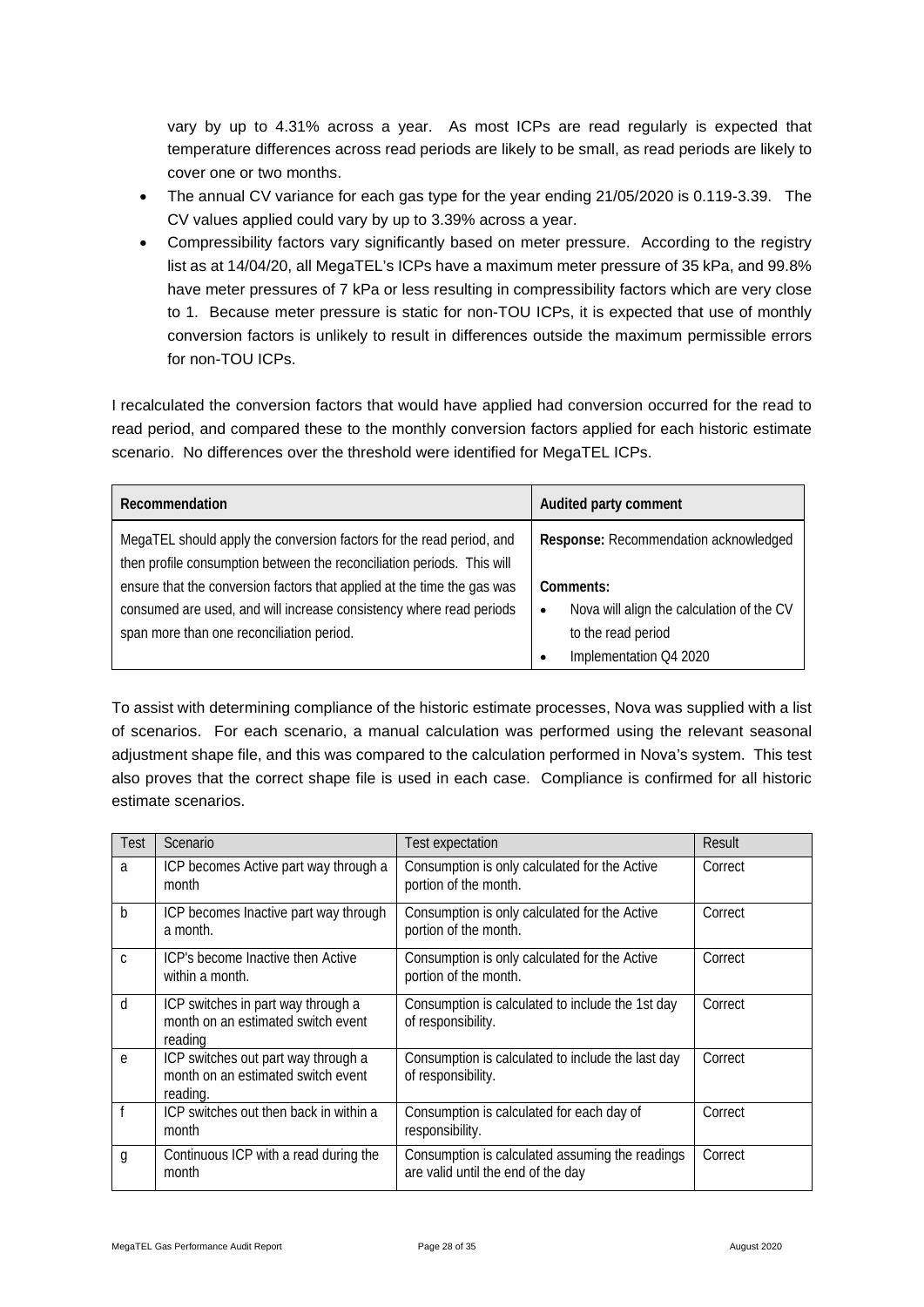| Test | <b>Scenario</b>                                   | Test expectation                                                                      | Result                   |
|------|---------------------------------------------------|---------------------------------------------------------------------------------------|--------------------------|
|      | Continuous ICP without a read during<br>the month | Consumption is calculated assuming the readings<br>are valid until the end of the day | Correct                  |
|      | Rollover Reads                                    | Consumption is calculated correctly in the<br>instance of meter rollovers.            | Correct                  |
|      | ICP has a multiplier or fixed factor (if<br>any)  | Consumption is calculated including the multiplier<br>or fixed factor.                | No examples<br>available |

### <span id="page-28-0"></span>**5.6 Proportion of Historic Estimates (Rule 40.1)**

This rule requires retailers to report to the allocation agent the proportion of historic estimates contained within the consumption information for the previous initial, interim, and final allocations. A sample of files were examined and compliance is confirmed.

### <span id="page-28-1"></span>**5.7 Billed vs Consumption Comparison (Rule 52)**

GAS070 reports are generated by Nova, using invoice information calculated by Orion.

All MegaTEL ICPs are billed up to the last day of the calendar month, and a file of the billing information produced by Orion is provided to MegaTEL. MegaTEL issues the invoices the month following the consumption period.

Invoice data is included in the GAS070 if the billing period end date occurs within the period being reported. Because MegaTEL dates invoices in the month following the bill period, the GAS070 data does not reflect what was invoiced during the submission month.

The content of the GAS070 files was proved by selecting some gas gates and checking the invoicing data for all ICPs connected to the gas gate against the GAS070 file for April 2020. The totals reflected all consumption included in billing periods up to the end of the month, rather than what was physically invoiced during the month.

| Non-Conformance                  | Description                                                                                                          | Audited party comment                                                                                                                                                                                                                                                                                                                                                                                                                          |
|----------------------------------|----------------------------------------------------------------------------------------------------------------------|------------------------------------------------------------------------------------------------------------------------------------------------------------------------------------------------------------------------------------------------------------------------------------------------------------------------------------------------------------------------------------------------------------------------------------------------|
| Regarding: Rule 52.2.1           | The GAS070 report should reflect<br>the quantities in GJ billed in the                                               | Response: Acknowledge                                                                                                                                                                                                                                                                                                                                                                                                                          |
| <b>Control Rating: Effective</b> | previous invoice month. Invoices are<br>selected for inclusion based on the<br>billing period, not the invoice date. | Comments:<br>The GAS070 report was overstating<br>٠<br>billed volumes by counting rebills of<br>installations, without the corresponding<br>offsetting reversal, where the reversal<br>was in a historical billing period.<br>GAS070 wash up submissions have<br>been made to the Allocation Agent for<br>March 2015 onwards and will continue to<br>be made in order to include any reversals<br>in historically dated billing periods, until |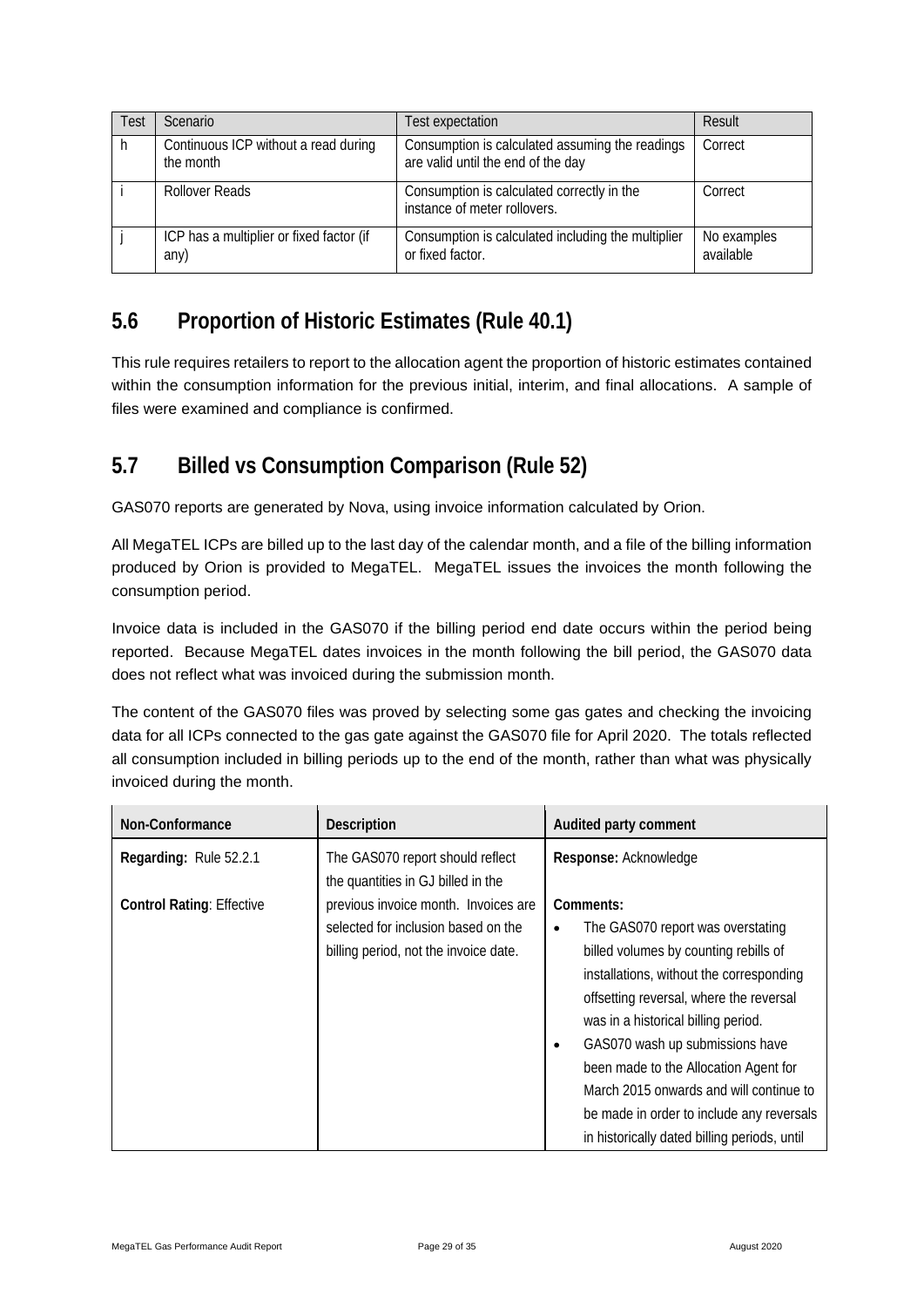| Non-Conformance | <b>Description</b> | Audited party comment                                              |
|-----------------|--------------------|--------------------------------------------------------------------|
|                 |                    | the report is changed to select invoices<br>based on invoice date. |

The chart below shows a comparison between rolling annual quantities billed and rolling annual consumption information submitted to the allocation agent for a 10-month period using the GAR080 report. It should be noted that each data point reflects only part of a year, because MegaTEL began trading in June 2019. Although the figures cannot be directly compared, as the submitted data is normalised, they can provide a useful indicator of whether under or over reporting of consumption is occurring.





The GAR080 annual billed and submitted volumes for the part of the year available are shown on the table below.

| Year ending | Annual Billed GJ | <b>Annual Submitted GJ</b> | <b>GJ</b> difference | Percentage Difference |
|-------------|------------------|----------------------------|----------------------|-----------------------|
| May-2019    | 505.265          |                            | 505.265              |                       |
| Jun-2019    | 1047.548         | 563.175                    | 484.373              | 86.01%                |
| Jul-2019    | 1853.353         | 1049.111                   | 804.242              | 76.66%                |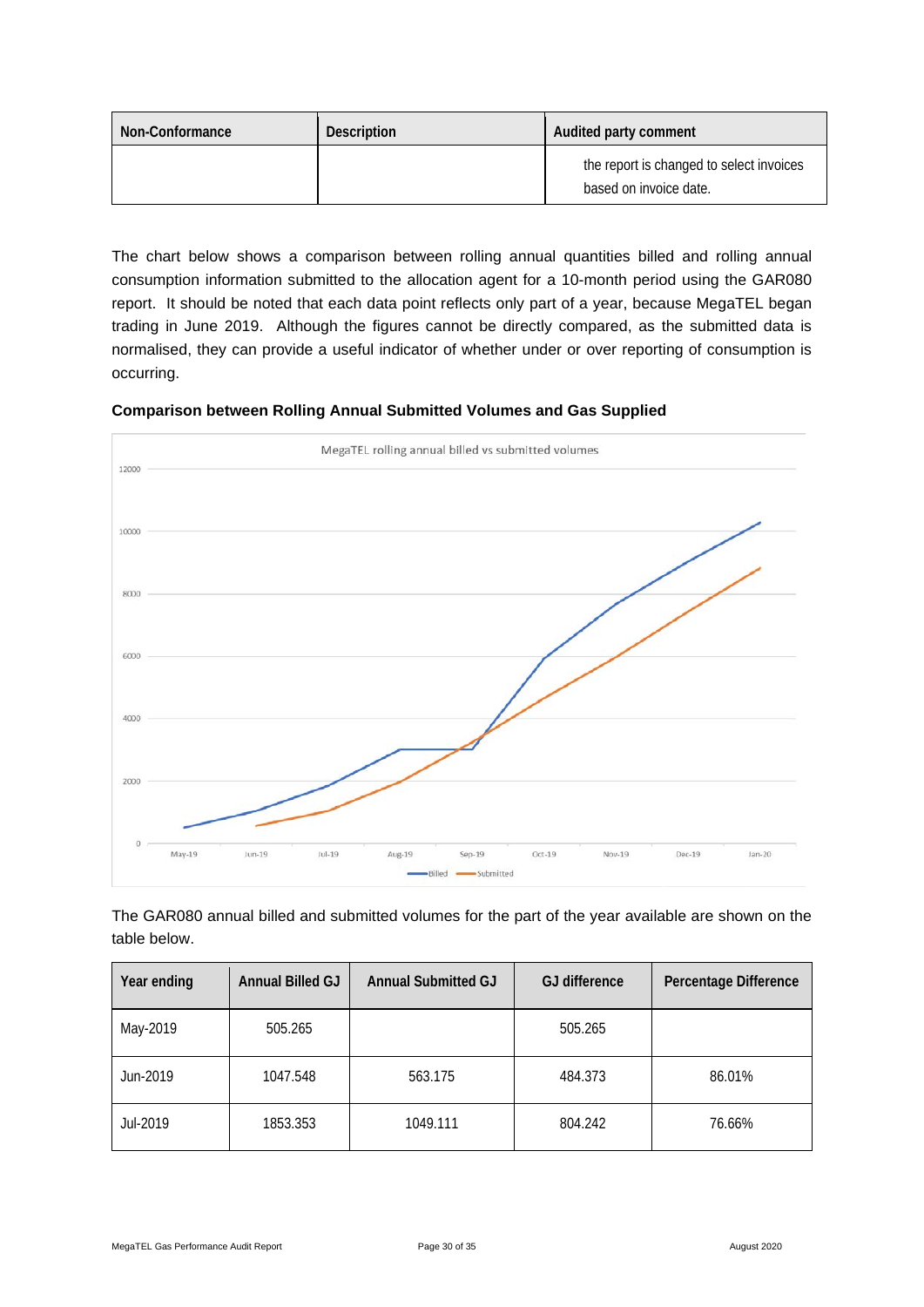| Year ending | <b>Annual Billed GJ</b> | <b>Annual Submitted GJ</b> | <b>GJ</b> difference | Percentage Difference |
|-------------|-------------------------|----------------------------|----------------------|-----------------------|
| Aug-2019    | 3011.057                | 1981.646                   | 1029.411             | 51.95%                |
| Sep-2019    | 3011.057                | 3241.897                   | $-230.84$            | $-7.12%$              |
| Oct-2019    | 5931.861                | 4661.12                    | 1270.741             | 27.26%                |
| Nov-2019    | 7674.646                | 5973.669                   | 1700.977             | 28.47%                |
| Dec-2019    | 9030.047                | 7433.355                   | 1596.692             | 21.48%                |
| Jan-2020    | 10288.992               | 8835.51                    | 1453.482             | 16.45%                |

When the GAR080 report is created, an offset is applied based on the assumption that data billed in one month (e.g. June 2019) will relate to consumption that occurred in the previous month (e.g. May 2019). As stated above, data is selected for inclusion in the GAS070 based on the billing period, which is the same as the consumption period. Once the periods were aligned the difference between billed and submitted data is smaller. The difference in October 2019 occurred because no billing data was produced that month, but data was submitted. Billing caught up the following month. The comparison does not indicate issues with under or over reporting.



The aligned GAR080 annual billed and submitted volumes for the part of the year available are shown on the table below.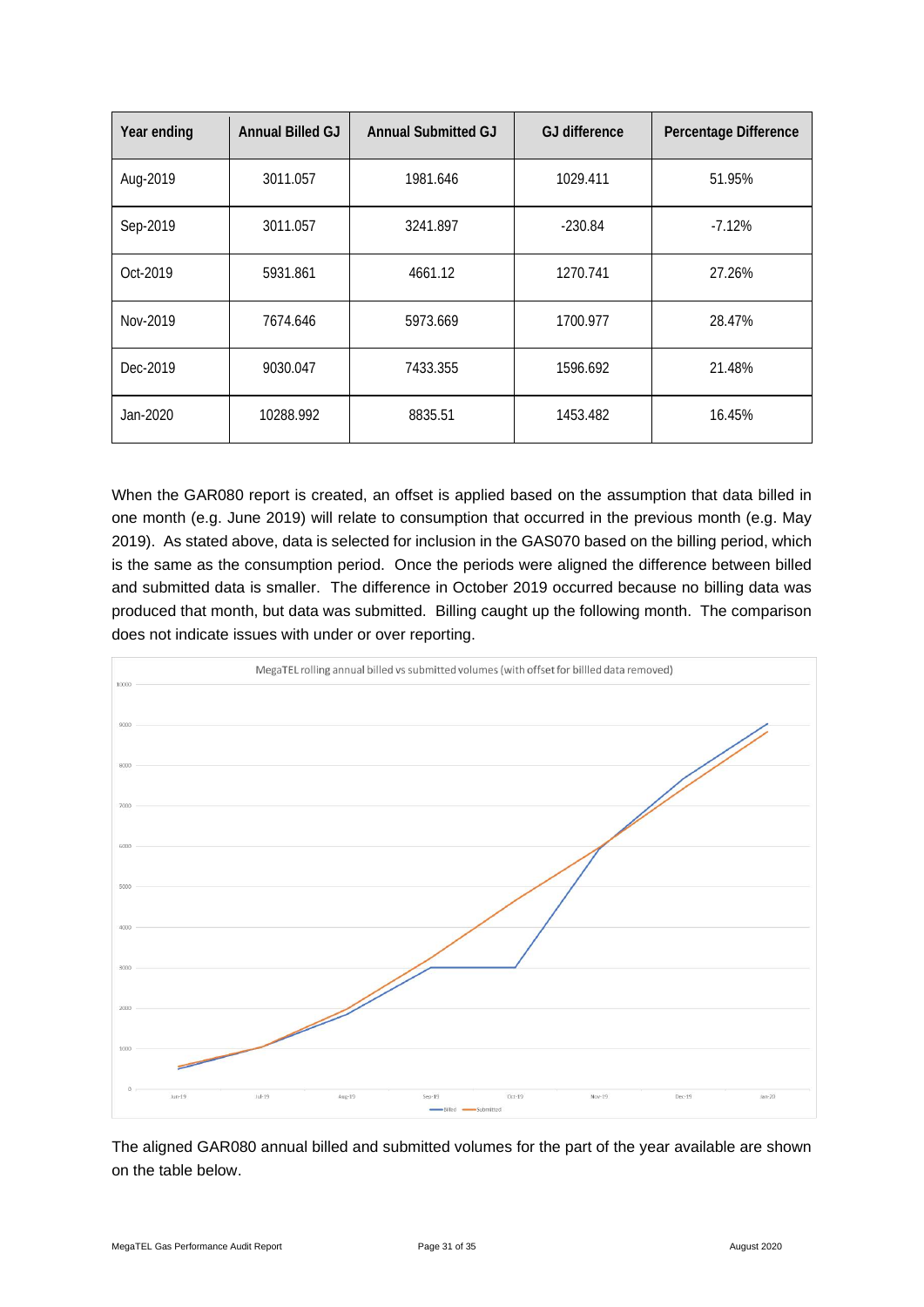| Year ending | Annual Billed GJ | <b>Annual Submitted GJ</b> | <b>GJ</b> difference | Percentage Difference |
|-------------|------------------|----------------------------|----------------------|-----------------------|
| Jun-2019    | 505.265          | 563.175                    | $-57.91$             | $-10.28%$             |
| Jul-2019    | 1047.548         | 1049.111                   | $-1.563$             | $-0.15%$              |
| Aug-2019    | 1853.353         | 1981.646                   | $-128.293$           | $-6.47%$              |
| Sep-2019    | 3011.057         | 3241.897                   | $-230.84$            | $-7.12%$              |
| Oct-2019    | 3011.057         | 4661.12                    | $-1650.063$          | $-35.40%$             |
| Nov-2019    | 5931.861         | 5973.669                   | $-41.808$            | $-0.70%$              |
| Dec-2019    | 7674.646         | 7433.355                   | 241.291              | 3.25%                 |
| Jan-2020    | 9030.047         | 8835.51                    | 194.537              | 2.20%                 |

# <span id="page-31-0"></span>**5.8 Gas Trading Notifications (Rule 39)**

A retailer must give notice to the Allocation Agent where they commence or cease to supply gas under a supplementary agreement to a transmission services agreement, or amend information required to be provided under the supplementary agreement under rule 39.2.

Nova manages this process on MegaTEL's behalf. Nova confirmed that processes exist to ensure that the trading team informs the reconciliation team where there are changes to supplementary agreements for allocated gas gates. There are currently no supplementary agreements in place for any allocated gas gates.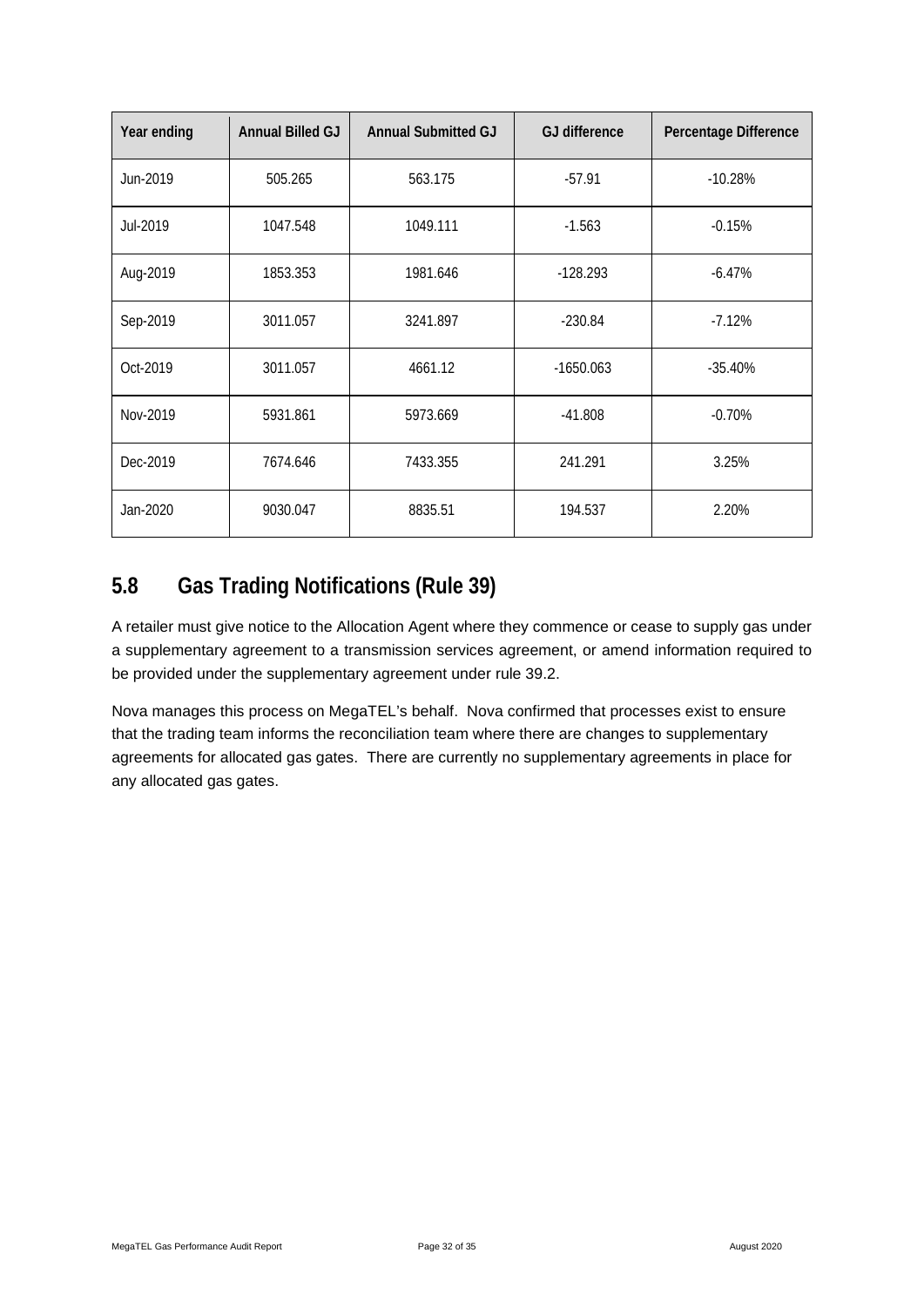### <span id="page-32-0"></span>**6. Recommendations**

As a result of this performance audit recommendations are made below in relation to MegaTEL.

- Identify any ICPs where the network pressure is less than the meter pressure to confirm whether both values are correct.
- Identify any ICPs where altitudes appear unusually high or low, relative to other ICPs at the gas gate. If review of topography data for the discrepancies confirms the altitude is likely to be inaccurate, it should be queried with the network and updated if necessary.
- Identify any ICPs where register content codes and TOU metering details are inconsistent, to confirm which values are correct.
- Ensure that all gaps in supply are identified by the GAS080 report and correctly reported. Currently, where a gap in supply occurs but is less than a whole calendar month, the ICP is treated as if it has been continuously supplied.
- MegaTEL should apply the conversion factors for the read period, and then profile consumption between the reconciliation periods. This will ensure that the conversion factors that applied at the time the gas was consumed are used, and will increase consistency where read periods span more than one reconciliation period.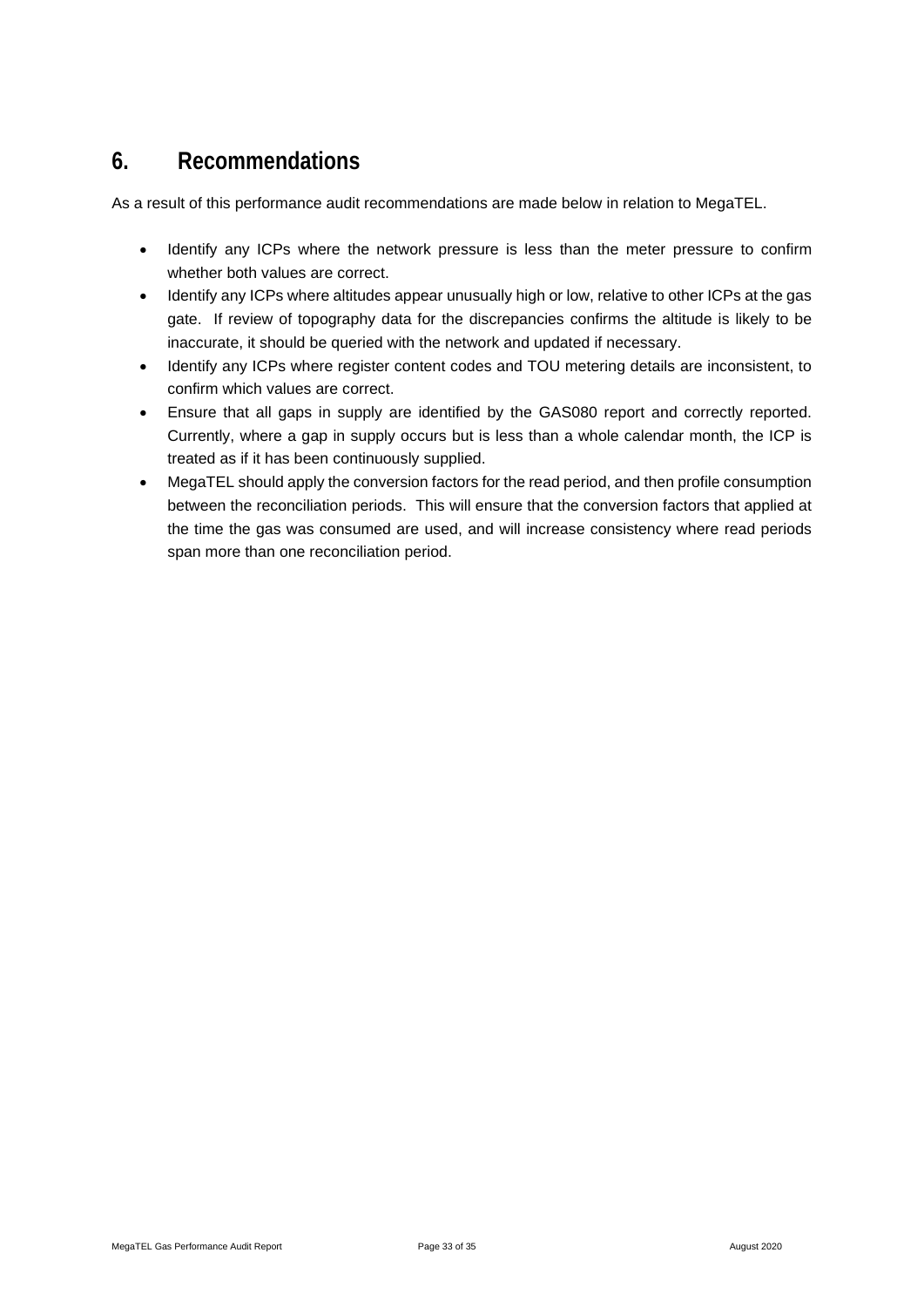# <span id="page-33-0"></span>**Appendix 1 – Control Rating Definitions**

| <b>Control Rating</b>               | <b>Definition</b>                                                                                              |
|-------------------------------------|----------------------------------------------------------------------------------------------------------------|
| Control environment is not adequate | Operating controls designed to mitigate key risks are not applied, or are<br>ineffective, or do not exist.     |
|                                     | Controls designed to ensure compliance are not applied, or are<br>ineffective, or do not exist.                |
|                                     | Efficiency/effectiveness of many key processes requires improvement.                                           |
| Control environment is adequate     | Operating controls designed to mitigate key risks are not consistently<br>applied, or are not fully effective. |
|                                     | Controls designed to ensure compliance are not consistently applied, or<br>are not fully effective.            |
|                                     | Efficiency/effectiveness of some key processes requires improvement.                                           |
| Control environment is effective    | Isolated exceptions identified when testing the effectiveness of operating<br>controls to mitigate key risks.  |
|                                     | Isolated exceptions identified when testing the effectiveness of controls to<br>ensure compliance.             |
|                                     | Isolated exceptions where efficiency/effectiveness of key processes could<br>be enhanced.                      |